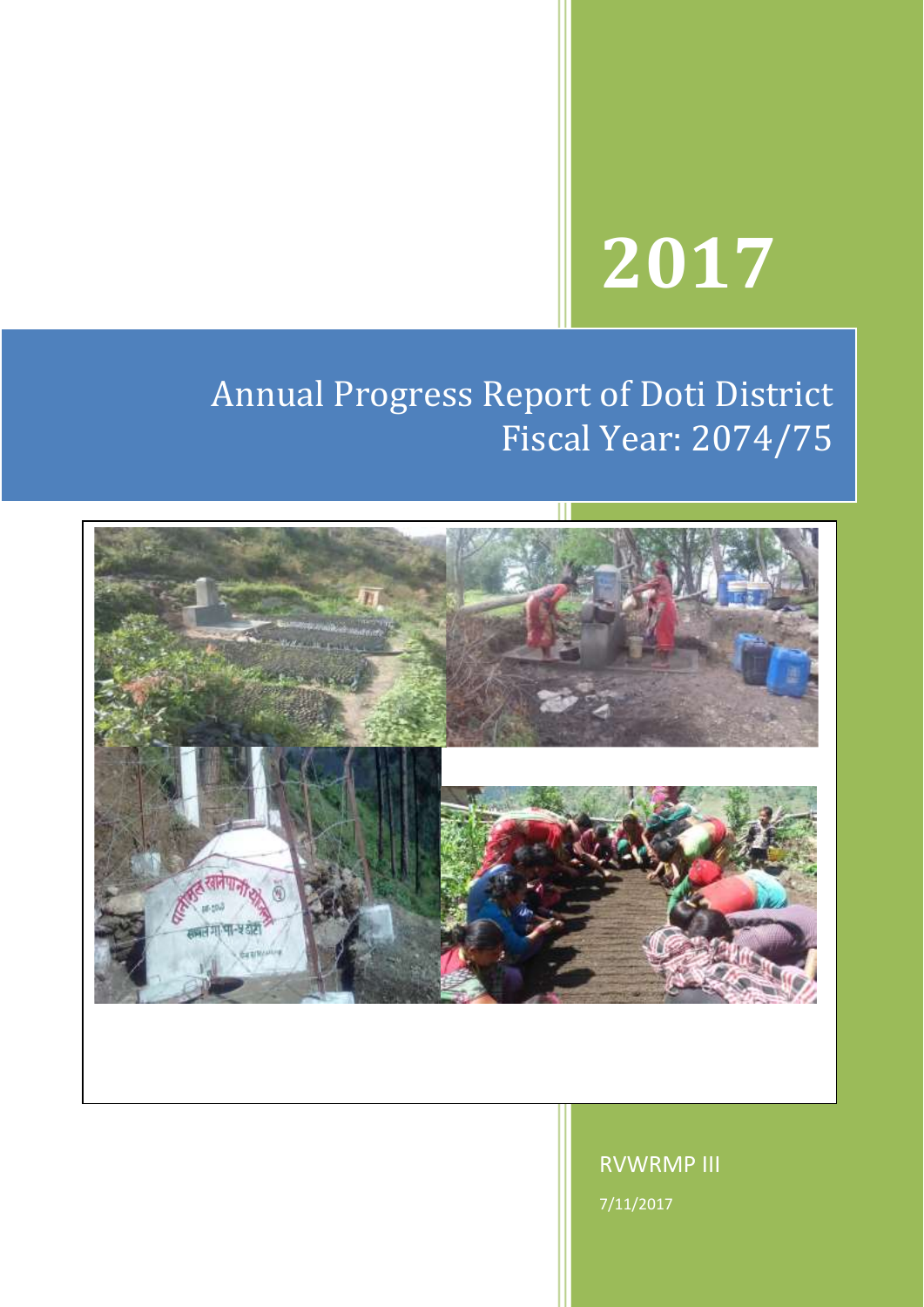

## <span id="page-1-0"></span>**Summary**

| District:                                                                                           | Doti                                                                               |  |  |
|-----------------------------------------------------------------------------------------------------|------------------------------------------------------------------------------------|--|--|
| <b>Reporting Period:</b>                                                                            | 1 Srawan 2073 - 31 Ashad 2074<br>16 July 2016 - 15 July 2017                       |  |  |
| <b>Budget of the Fiscal</b><br>Year:                                                                | Capital: 27924817.00<br>Recurrent: 15000000.00<br><b>Total Budget: 42924817.00</b> |  |  |
| <b>Expenditure of the</b><br><b>Fiscal Year:</b>                                                    | Capital: 27924817.00<br>Recurrent: 15000000.00<br><b>Total Budget: 42924817.00</b> |  |  |
| <b>Expenditure % of the</b><br>total budget                                                         | Capital: 100%<br>Recurrent: 100%<br><b>Total Budget: 100%</b>                      |  |  |
| <b>Justification of more</b><br>than 3% difference of<br><b>Budget Versus</b><br><b>Expenditure</b> | <b>Capital:</b><br><b>Recurrent</b>                                                |  |  |
| <b>Total Planned</b><br><b>Schemes</b><br><b>Total Completed</b>                                    | 12                                                                                 |  |  |

### **District's Annual Performance Silent Features:**

| the contract of the contract of the contract of the contract of the contract of the contract of the contract of<br><u> 2000 - 2000 - 2000 - 2000 - 2000 - 2000 - 2000 - 2000 - 2000 - 2000 - 2000 - 2000 - 2000 - 2000 - 2000 - 200</u> |  |
|-----------------------------------------------------------------------------------------------------------------------------------------------------------------------------------------------------------------------------------------|--|
|                                                                                                                                                                                                                                         |  |
| the contract of the contract of the contract of the contract of the contract of                                                                                                                                                         |  |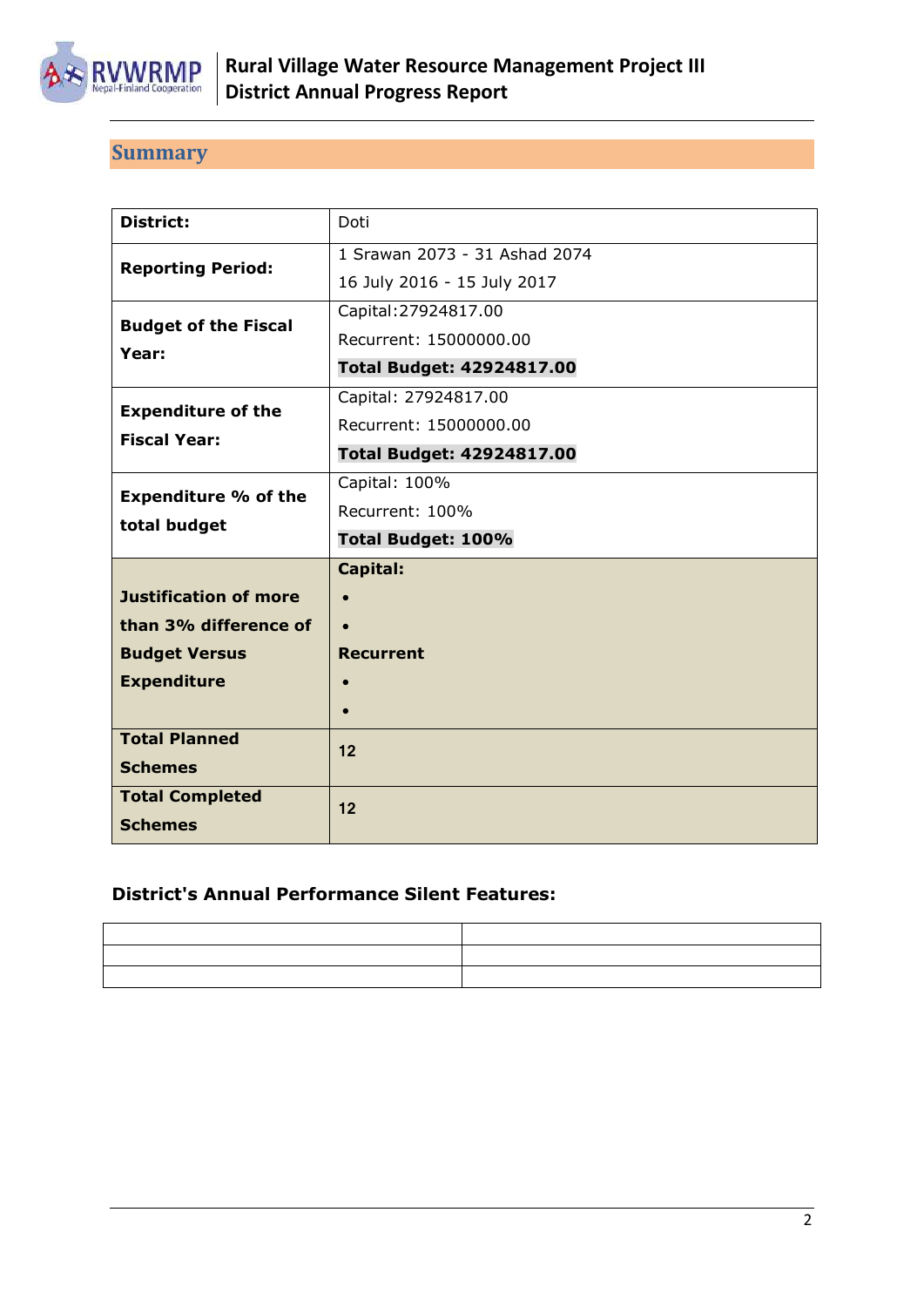

## **Contents**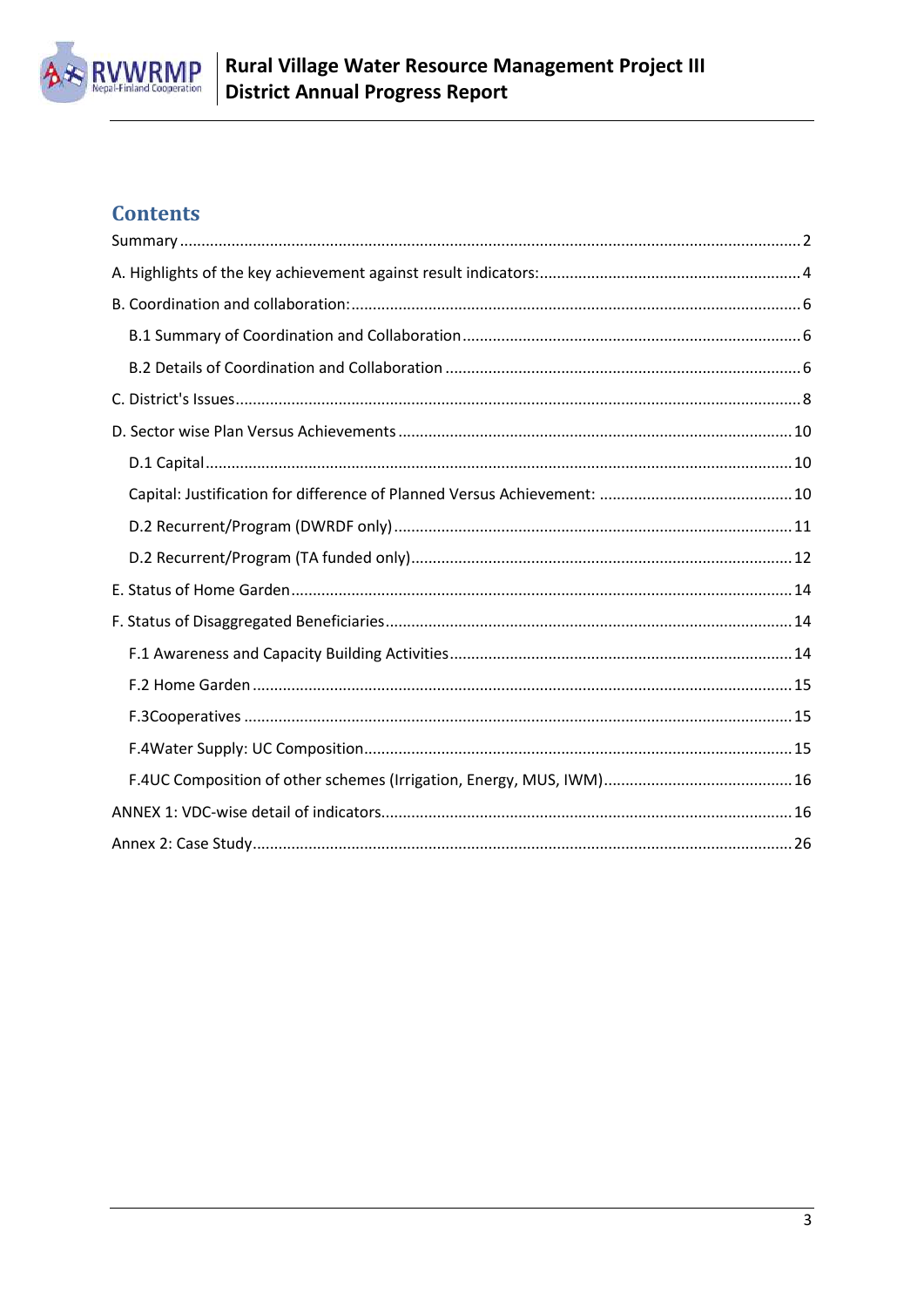

## <span id="page-3-0"></span>**A. Highlights of the key achievement against result indicators:**

Results # 1: Institutionalized community capacity to construct and maintain community managed water supply and adopt appropriate technology and sanitation and hygiene behavior. (WASH)

| Result Indicator           |           | Key achievement            | Issues                       | Remarks |
|----------------------------|-----------|----------------------------|------------------------------|---------|
| 1.1 97% Water              | $\bullet$ | 12 WSS completed           |                              |         |
| supply system              |           | 3995 population are        |                              |         |
|                            |           | benefited                  |                              |         |
| 1.2 25% Community          | $\bullet$ | Total 23.27% community     | Applied old PIG              |         |
| contribution               |           | contribution               |                              |         |
| 1.3 100% coverage          | $\bullet$ | last FY completed Schemes  | New schemes will             |         |
| <b>WSP</b>                 |           | had WSP                    | be implemented<br><b>WSP</b> |         |
| 1.4 95% Scheme             |           | Last FY completed Schemes  | Service level will           |         |
| maintain service level     |           | had maintained service     | be followed                  |         |
|                            |           | level                      |                              |         |
| 1.5 Three public           | $\bullet$ | Public audit had 100%      |                              |         |
| audit conducted            |           |                            |                              |         |
| 1.6 50% key position       | $\bullet$ | 50% key position hold by   |                              |         |
| female                     |           | female in all UC           |                              |         |
| 1.7 100% Schools           | $\bullet$ | 76% have CGD friendly      | Will be followed             |         |
| and health post have       |           |                            | for CGD friendly             |         |
| <b>CGD WASH facilities</b> |           |                            |                              |         |
| 1.8 50% UC affiliated      | $\bullet$ | 2 UCs are affiliated among | Will be followed             |         |
| in cooperative             |           | 30 UCs in cooperative      |                              |         |
| 1.9 50% VDCs Total         |           | VDCS are on process total  | Declaration plan             |         |
| sanitation declared        |           | sanitation declaration     | have prepared                |         |
| 1.10 90%                   | $\bullet$ | 66% Menstruating women     | Improving                    |         |
| Menstruating women         |           | use toilet                 | process                      |         |
| use toilet                 |           |                            |                              |         |

Result # 2: Improved and sustainable nutrition, food security and sustainable income at community level through water resources based livelihoods development.

| <b>Result Indicator</b> | Key achievement           | <b>Issues</b> | Remarks |
|-------------------------|---------------------------|---------------|---------|
| 2.1 78% functional      | • 97% coverage in scheme  |               |         |
| home gardening          |                           |               |         |
| 2.2 Dalit participation | • 24% coverage in scheme  |               |         |
| in home gardening       |                           |               |         |
| 2.3 50% women in        | • 78% women participation |               |         |
| <b>HGM</b> training     | in HGM training           |               |         |
| 2.4 70% irrigation      |                           | No irrigation |         |
| scheme triple           |                           | scheme        |         |
| cropping system         |                           |               |         |
| 2.5 50% energy          |                           |               |         |
| generated by MHP        |                           |               |         |
| 2.6 90% MHP             | 100% maintain service     |               |         |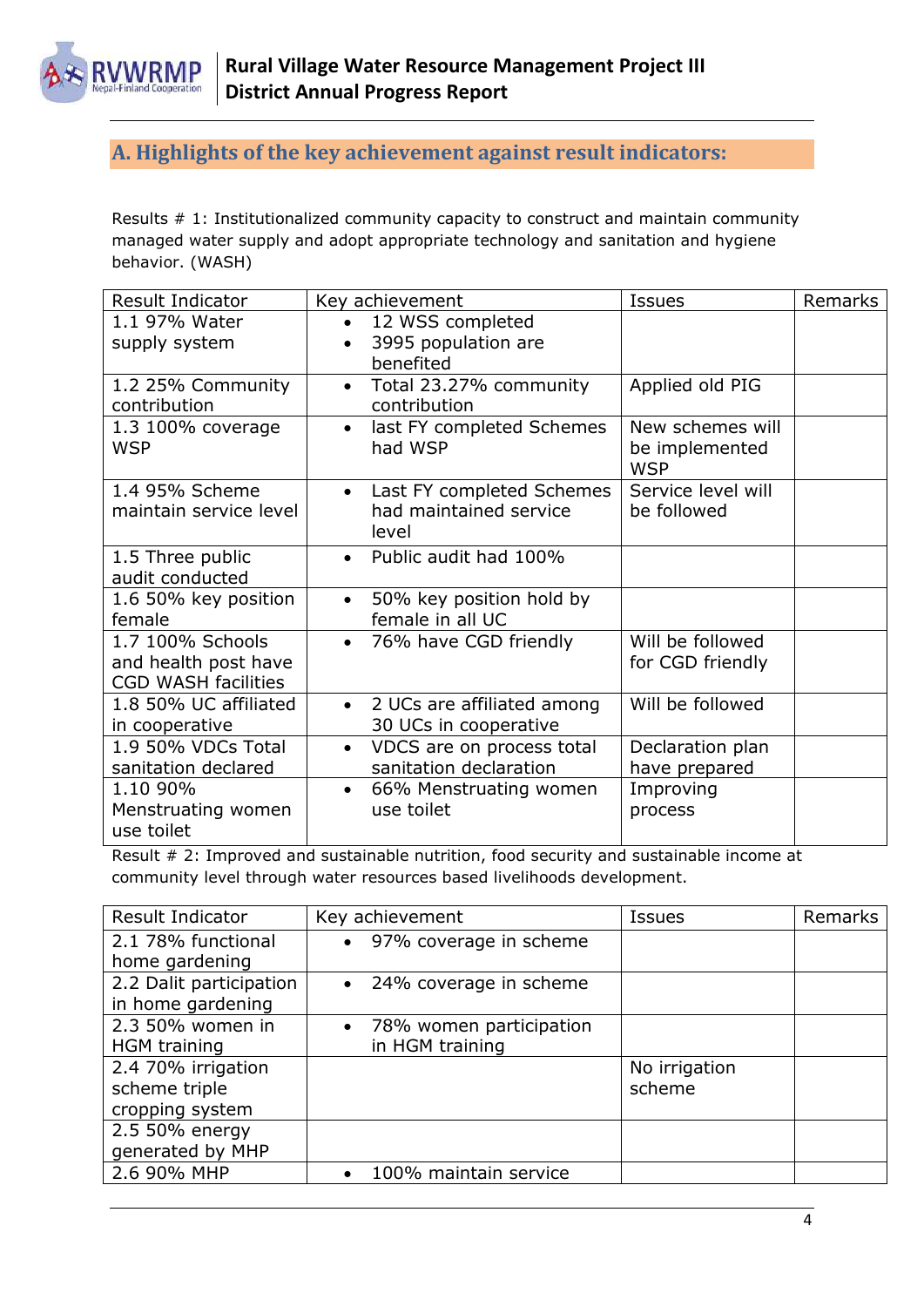

| maintain service level | level                        |  |
|------------------------|------------------------------|--|
| 2.7 12000 families     | • 45 Households families are |  |
| trained in IG          | trained in IG                |  |
| 2.8 50% women in       | • 63% women leadership in    |  |
| leadership position in | cooperative                  |  |
| cooperative            |                              |  |
| 2.9 40000              | • Total 2015 cooperative     |  |
| cooperative members    | share holders                |  |

Result #3: Institutionalized capacity at District level to continue integrated water resources planning and support communities in implementing and maintaining WASH and livelihood activities

| <b>Result Indicator</b> | Key achievement                        | <b>Issues</b> | Remarks |
|-------------------------|----------------------------------------|---------------|---------|
| 3.1 DDC contribution    | 104% amount DDC<br>$\bullet$           |               |         |
|                         | contributed                            |               |         |
| 3.2 DMC meeting         | • Total 12 DMC meeting had             |               |         |
|                         | conducted                              |               |         |
| 3.3 Budget allocated    | • CSIDB had allocated Rs.              |               |         |
| by CSIDB and DADO       | 185000 and expended                    |               |         |
| 3.4 85% DWRDF           | • 100% realized fund had               |               |         |
| fund expended           | expended                               |               |         |
| 3.5 WUMP updated        |                                        |               |         |
| 3.6 New WUMP            | • 2 New WUMP are preparing             |               |         |
| prepared                | process ongoing                        |               |         |
| 3.7 VDC contribution    | 5.33% VDC contribution in<br>$\bullet$ |               |         |
|                         | Scheme                                 |               |         |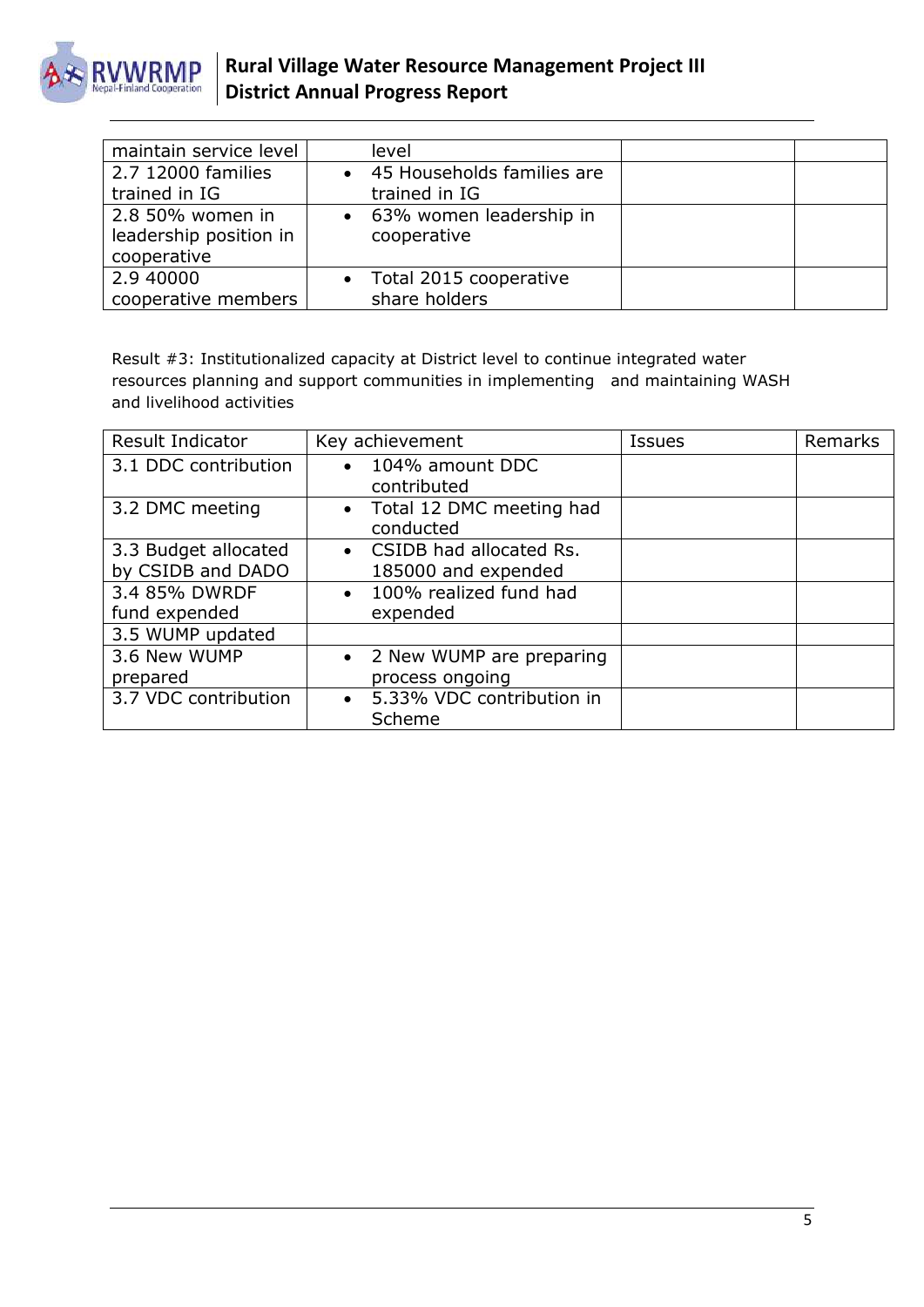

## **B. Coordination and collaboration:**

## **B.1 Summary of Coordination and Collaboration**

| Number of events / activities performed with coordination / collaboration | 3              |
|---------------------------------------------------------------------------|----------------|
| Key Organizations involved                                                | DADO and CSIDB |
| Total Budget Expected / Allocated for the events (Excluding DWRDF)        | 215000         |
| Total expenditures with coordination / collaboration (Excluding DWRDF)    | 215000         |
| % of fund utilization                                                     | 100            |

## <span id="page-5-0"></span>**B.2 Details of Coordination and Collaboration**

<span id="page-5-2"></span><span id="page-5-1"></span>

| <b>Performed Activity</b>  | <b>Organization (coordinated</b><br>collaborated) | <b>Description of the activity</b>                                                                                                          | Type of collaboration<br>(Financial / Technical /<br><b>Financial + Technical)</b> | <b>Budget</b><br>allocation<br>(excluding<br>DWRDF, if any) | <b>Expenditure (if</b><br>any)                  |
|----------------------------|---------------------------------------------------|---------------------------------------------------------------------------------------------------------------------------------------------|------------------------------------------------------------------------------------|-------------------------------------------------------------|-------------------------------------------------|
| Plastic house construction | <b>DADO</b>                                       | 6 Plastic houses constructed<br>in Khatibada VDC in joint<br>collaboration among DADO,<br>farmers and RVWRMP<br>technically and financially | <b>Financial and Technical</b>                                                     | 42000                                                       | 120200.00 25%<br>cash contribution by<br>farmer |
| ICS promotion training     | <b>CSIDB</b>                                      | ICS promotion training<br>conducted in<br>Chawarachautara participated<br>from Lana and Chawara VCC                                         | <b>Financial and Technical</b>                                                     | 35000                                                       | 185000.00                                       |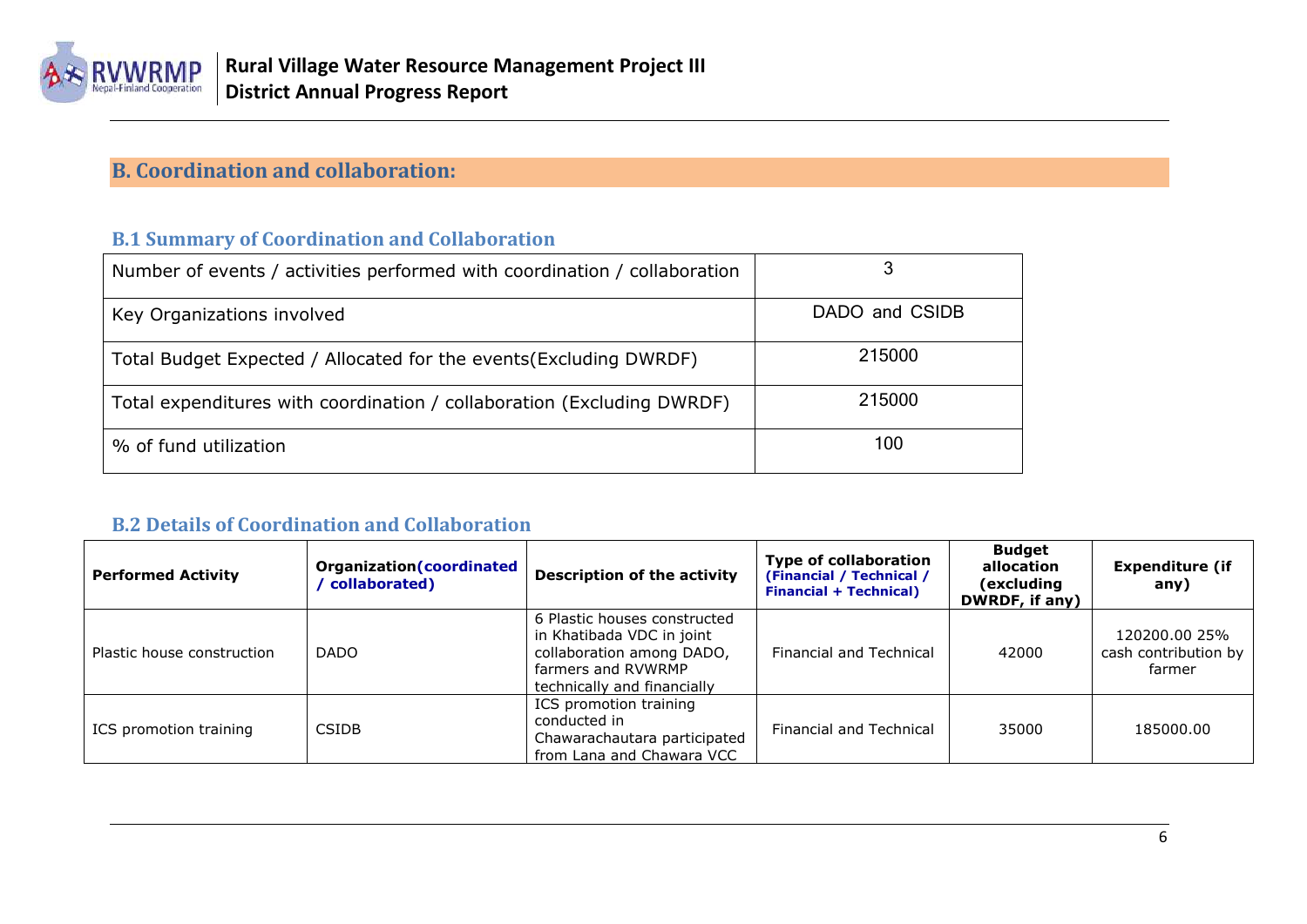

## **Rural Village Water Resource Management Project III District Annual Progress Report**

| Entrepreneurship<br>development training | <b>CSIDB</b> | Entrepreneurship<br>development training 10 days<br>joint with CSIDC and RV | <b>Financial and Technical</b> | 108000 | 215000.00 |
|------------------------------------------|--------------|-----------------------------------------------------------------------------|--------------------------------|--------|-----------|
| Total                                    |              |                                                                             |                                | 185000 | 520200.00 |

Note: please convert technical and material support done by collaborating agencies into cash (tentative form).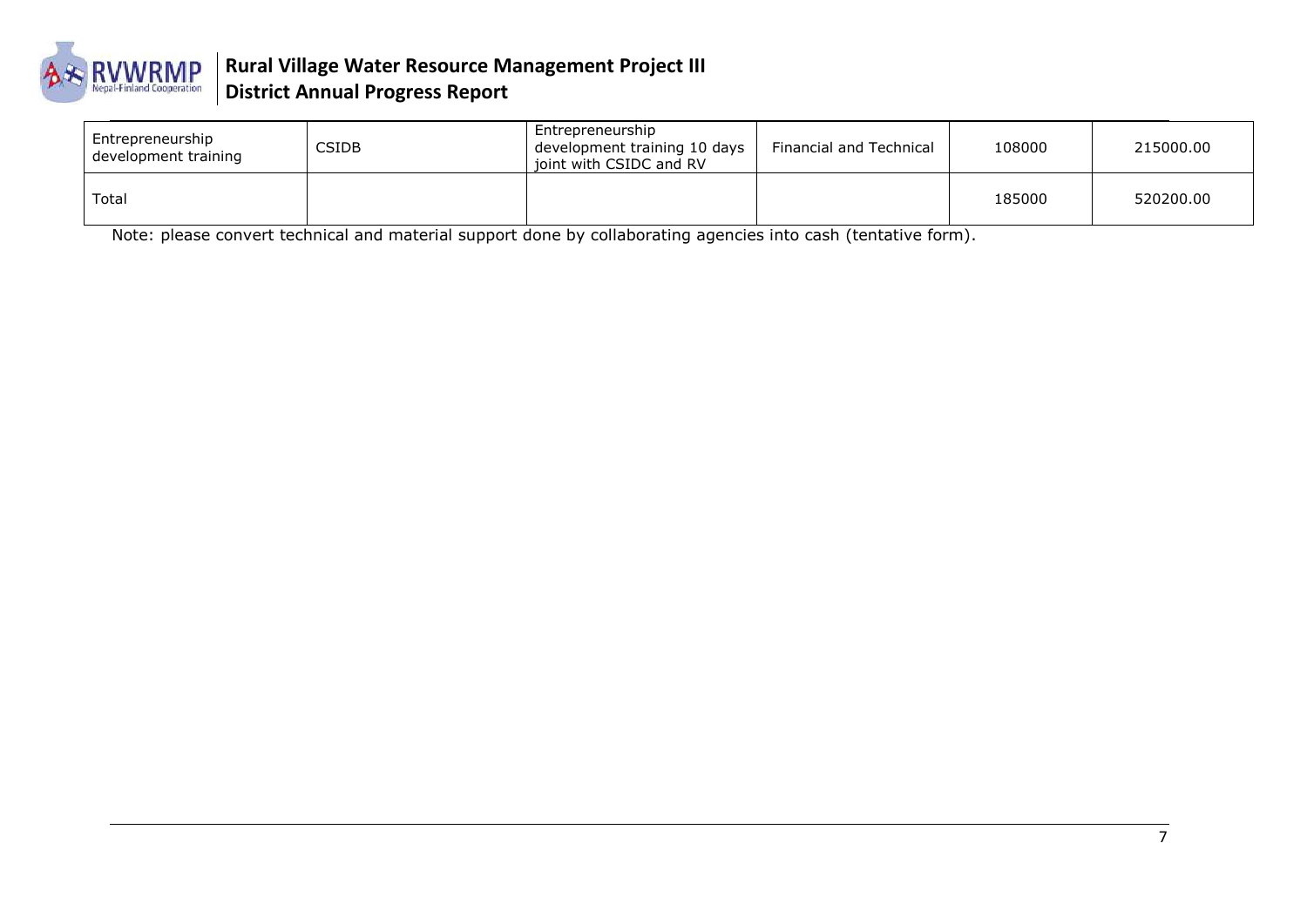

## <span id="page-7-0"></span>**C. District's Issues**

#### C.1: DMC Meeting

| <b>DMC Meetings</b> | Key Issues and Decision  | Implementation status    | Remarks |
|---------------------|--------------------------|--------------------------|---------|
| 2073/04/31          | SP recruitment and DMC   | SP recruited and became  |         |
|                     | tour                     | DMC tour                 |         |
| 2073/05/16          | Appointment of SPs       | Appointed to SPs in      |         |
|                     |                          | respective project VDCs  |         |
| 2073/06/14          | Quotation for seed and   | Took quotation and paid  |         |
|                     | materials for home       | second instalment        |         |
|                     | gardening second         |                          |         |
|                     | installment of schemes   |                          |         |
| 2073/08/06          | Resignation of support   | DMC approved SP          |         |
|                     | person                   | resignation              |         |
| 2073/09/05          | WUM preparation process  | VDC selected for new     |         |
|                     |                          | <b>WUMP</b>              |         |
| 2073/10/08          | Second scheme level      | Second scheme level      |         |
|                     | monitoring               | monitoring done          |         |
| 2073/11/12          | About AWPB               | Annual program revised   |         |
| 2073/12/03          | Committee formation for  | Committee formed for     |         |
|                     | District performance     | District performance     |         |
|                     | evaluation               | evaluation               |         |
| 2073/12/08          | Coordination among       | MoU signed among         |         |
|                     | livelihood partners in   | livelihood partners      |         |
|                     | District level           | (CSIDB and DADO)         |         |
| 2074/01/11          | New agreement of scheme  | Made new agreement       |         |
|                     | and Scheme level         | and Scheme level         |         |
|                     | monitoring               | monitoring done          |         |
| 2074/02/18          | National sanitation week | Celebrated national      |         |
|                     | celebration              | sanitation week in       |         |
|                     |                          | District and field level |         |
| 2074/03/29          | Schemes and SPs hand     | Letter dispatched to     |         |
|                     | over to Gaupalika        | Gaupalika according to   |         |
|                     |                          | DMC decision             |         |

## C.2: PSU/PCO Support (Experts??):

| Type of Support                      | Number<br>of visits | Key delivery                         | Output                          |
|--------------------------------------|---------------------|--------------------------------------|---------------------------------|
| 1. Scheme/VDC monitoring             |                     | Supported scheme<br>level monitoring | Done Scheme level<br>monitoring |
| 2. SO/SPs selection                  |                     | Supported SP<br>selection process    | <b>Recruited new SPs</b>        |
| 3. Training/Workshop<br>facilitation |                     |                                      |                                 |
| 4. Bimonthly meeting                 | っ                   | Bimonthly meeting                    | SP understood on                |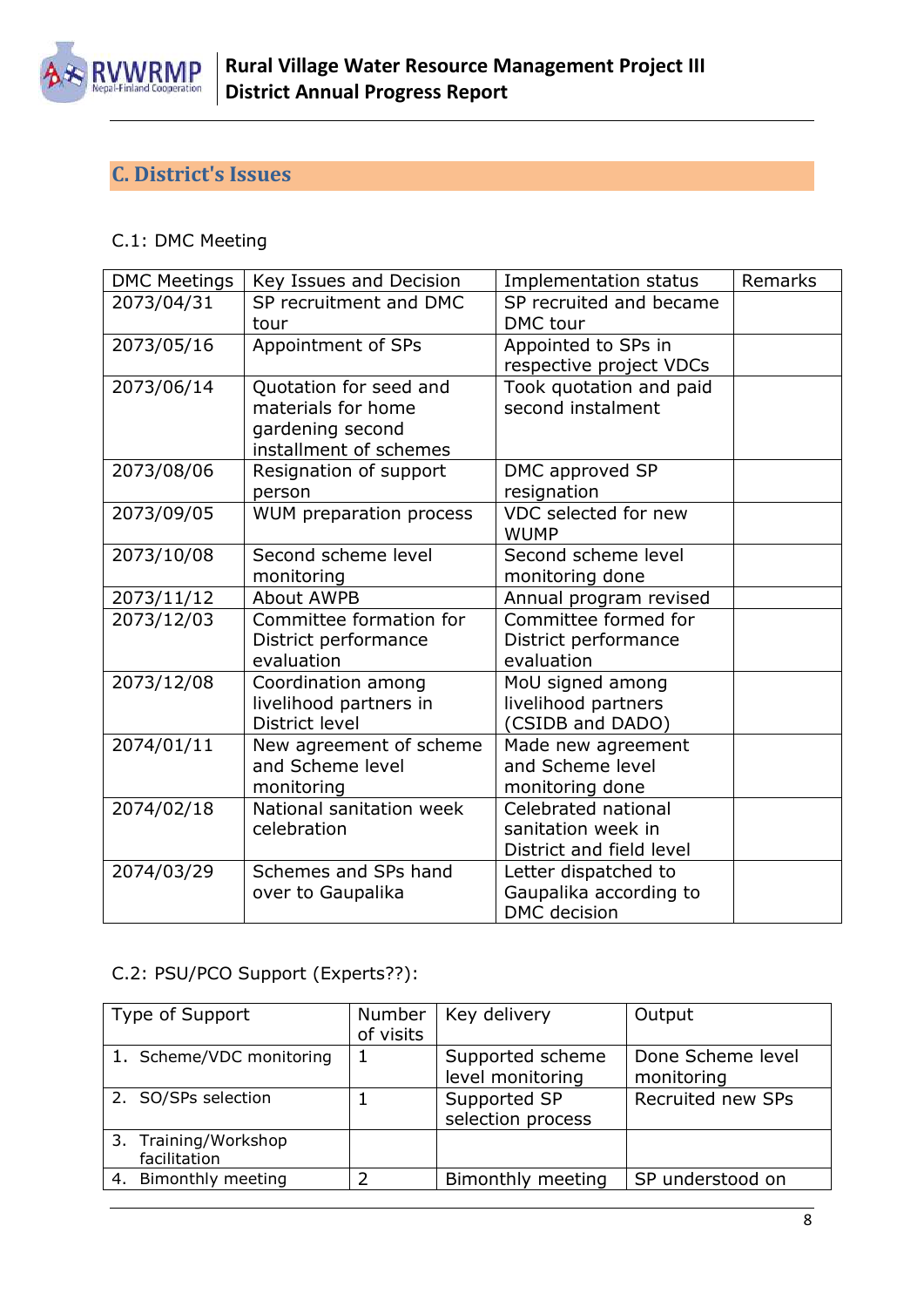

## **Rural Village Water Resource Management Project III District Annual Progress Report**

|                                             | facilitated                                   | different agenda                                                                |
|---------------------------------------------|-----------------------------------------------|---------------------------------------------------------------------------------|
| 5.                                          |                                               |                                                                                 |
| 6.                                          |                                               |                                                                                 |
| 7. Ceremony                                 | DODF declaration                              | Gave speech and<br>participated as a<br>quest                                   |
| 8. Discussion on district<br>project issues | Supported in<br>supplier selection<br>process | Supplier selected and<br>made agreement for<br>nonlocal materials<br>purchasing |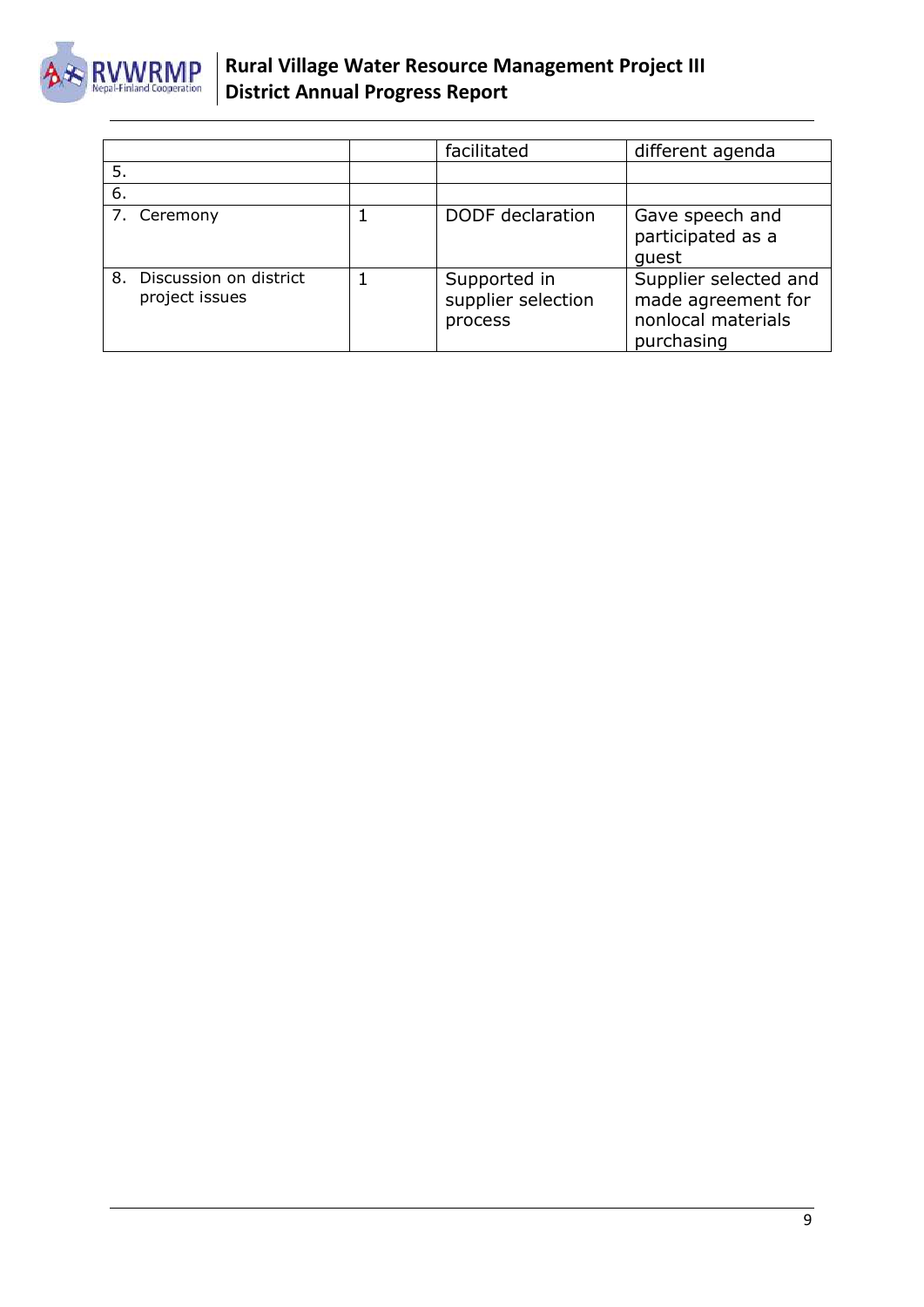

## **D. Sector wise Plan Versus Achievements**

#### **D.1 Capital**

|               | <b>Scheme</b> |                            | Planned for FY 2073/74            |                            | Achieved in FY 2073/74            | Plan for coming FY 2074/75 |                                   |
|---------------|---------------|----------------------------|-----------------------------------|----------------------------|-----------------------------------|----------------------------|-----------------------------------|
| <b>Sector</b> | <b>Type</b>   | <b>Number of</b><br>scheme | <b>Number of</b><br>beneficiaries | <b>Number of</b><br>scheme | <b>Number of</b><br>beneficiaries | <b>Number of</b><br>scheme | <b>Number of</b><br>beneficiaries |
| Water         | Gravity       | 21                         | 8788                              | 12                         | 3995                              | 21                         | 9072                              |
|               | Lift          |                            |                                   |                            |                                   | $\overline{2}$             | 1302                              |
|               |               |                            |                                   |                            |                                   |                            |                                   |
| Irrigation    | CI            |                            |                                   |                            |                                   |                            |                                   |
|               | <b>NCI</b>    |                            |                                   |                            |                                   |                            |                                   |
| <b>MUS</b>    | WS+NCI        |                            |                                   |                            |                                   | $\overline{2}$             | 27090                             |
|               | $CI+IWM$      |                            |                                   |                            |                                   |                            |                                   |
|               |               |                            |                                   |                            |                                   |                            |                                   |
|               |               |                            |                                   |                            |                                   |                            |                                   |
| .             |               |                            |                                   |                            |                                   |                            |                                   |
|               |               |                            |                                   |                            |                                   |                            |                                   |
|               |               |                            |                                   |                            |                                   |                            |                                   |
|               |               |                            |                                   |                            |                                   |                            |                                   |

<span id="page-9-2"></span><span id="page-9-1"></span><span id="page-9-0"></span>**Capital: Justification for difference of Planned Versus Achievement:**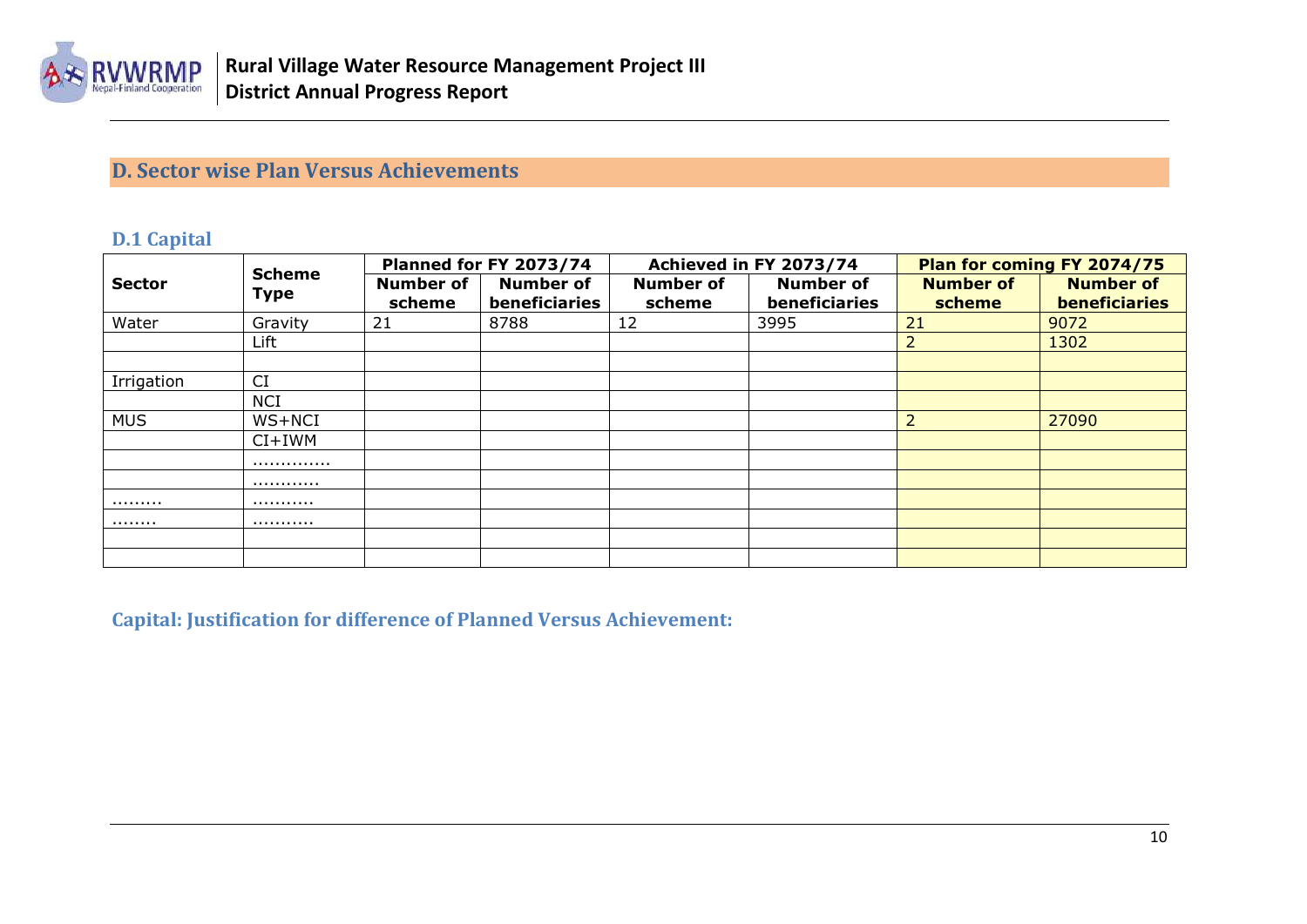

## **D.2 Recurrent/Program (DWRDF only)**

<span id="page-10-0"></span>

| <b>Capacity Building Heading</b>                                                               | <b>Number of event</b><br>planned | <b>Number of event</b><br>conducted | <b>Plan Vs Achievement</b><br>(9/0) | <b>Key achievement</b>                                                                                                                                   |
|------------------------------------------------------------------------------------------------|-----------------------------------|-------------------------------------|-------------------------------------|----------------------------------------------------------------------------------------------------------------------------------------------------------|
| Awareness/Campaign                                                                             | 33                                | 33                                  | 100                                 | Awareness raising in<br>community people on GESI,<br>Total sanitation, use of<br>water, menstruation and<br>hygiene issues etc.                          |
| Cooperative                                                                                    | 3                                 | 3                                   | 100                                 | Cooperative members had<br>understood on financial<br>management of<br>cooperatives                                                                      |
| District Stakeholders level                                                                    | $\overline{2}$                    | $\overline{2}$                      | 100                                 | District level stakeholders<br>had cleared on RV<br>implementation process and<br>methodology and made<br>major decision for effective<br>implementation |
| SO/SP Capacity Building                                                                        | 8                                 | 8                                   | 100                                 | Capacitated on different<br>result indicators of RVWRMP<br>and accelerated on<br>implementation                                                          |
| Step by Step                                                                                   | 93                                | 93                                  | 100                                 | UC capacitated and quality<br>maintained of Scheme                                                                                                       |
| Technical HR (WASH, Irrigation,<br>MHP: Technical Trainings (VMW,<br>LF, MPN, MLF, RWJM, etc)) | 4                                 | 4                                   | 100                                 | Skill developed of<br>community level technicians<br>and played effective role in<br>scheme implementation                                               |
| <b>WUMP Related</b>                                                                            | 28                                | 28                                  | 100                                 | Prepared water use master<br>plan and community<br>understood on planning<br>process                                                                     |
| <b>VDC Stakeholder Level</b>                                                                   | 5                                 | 5                                   | 100                                 | Close coordination among<br><b>VDC</b> level related<br>stakeholders and effective                                                                       |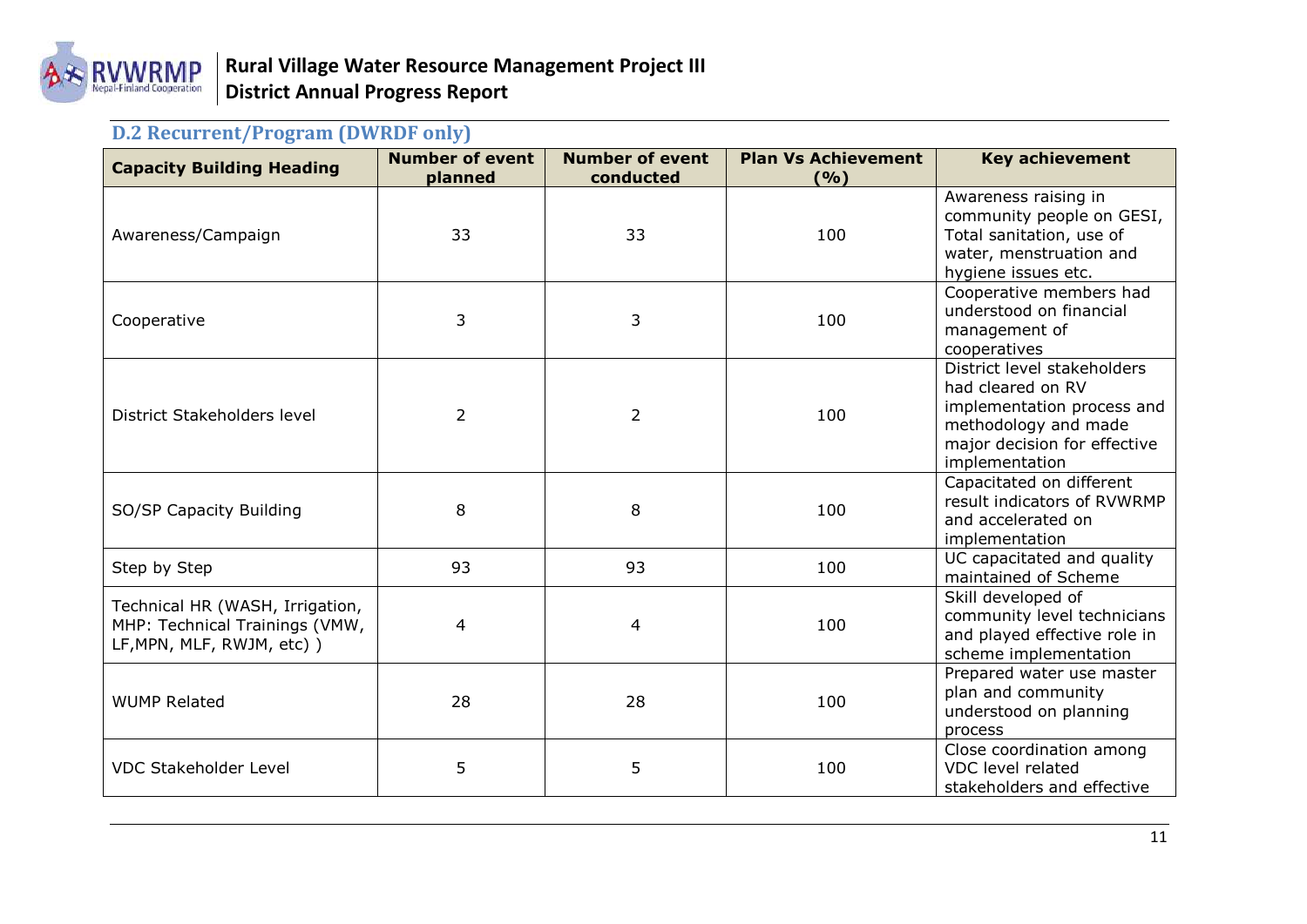

|                        |  |     | implementation of the<br>activites                                                            |
|------------------------|--|-----|-----------------------------------------------------------------------------------------------|
| <b>Exposure Visits</b> |  | 100 | District level stakeholders<br>had cleared on RV<br>implementation process and<br>methodology |
| <b>Total</b>           |  |     |                                                                                               |

**Recurrent: Justification for difference of Planned Versus Achievement:**

## **D.2 Recurrent/Program (TA funded only)**

<span id="page-11-0"></span>

| <b>Capacity Building Heading</b>                                                               | <b>Number of event</b><br>planned | <b>Number of event</b><br>conducted | <b>Plan Vs</b><br>Achievement (%) | <b>Key achievement</b>                                                                          |
|------------------------------------------------------------------------------------------------|-----------------------------------|-------------------------------------|-----------------------------------|-------------------------------------------------------------------------------------------------|
| Awareness/Campaign                                                                             |                                   |                                     |                                   |                                                                                                 |
| Cooperative                                                                                    | 1                                 |                                     | 100                               | Well managed account<br>system respective<br>cooperatives                                       |
| District Stakeholders level                                                                    |                                   |                                     |                                   |                                                                                                 |
| SO/SP Capacity Building                                                                        | 1                                 | 1                                   | 100                               | Capacitated on different<br>result indicators of<br>RVWRMP and accelerated<br>on implementation |
| Step by Step                                                                                   |                                   |                                     |                                   |                                                                                                 |
| Technical HR (WASH, Irrigation,<br>MHP: Technical Trainings (VMW,<br>LF, MPN, MLF, RWJM, etc)) |                                   |                                     |                                   |                                                                                                 |
| <b>WUMP Related</b>                                                                            | 24                                | 24                                  | 100                               | Prepared water use master<br>plan                                                               |
| <b>VDC Stakeholder Level</b>                                                                   |                                   |                                     |                                   |                                                                                                 |
| <b>Exposure Visits</b>                                                                         |                                   |                                     |                                   |                                                                                                 |
| <b>Total</b>                                                                                   | 26                                | 26                                  | <b>100</b>                        |                                                                                                 |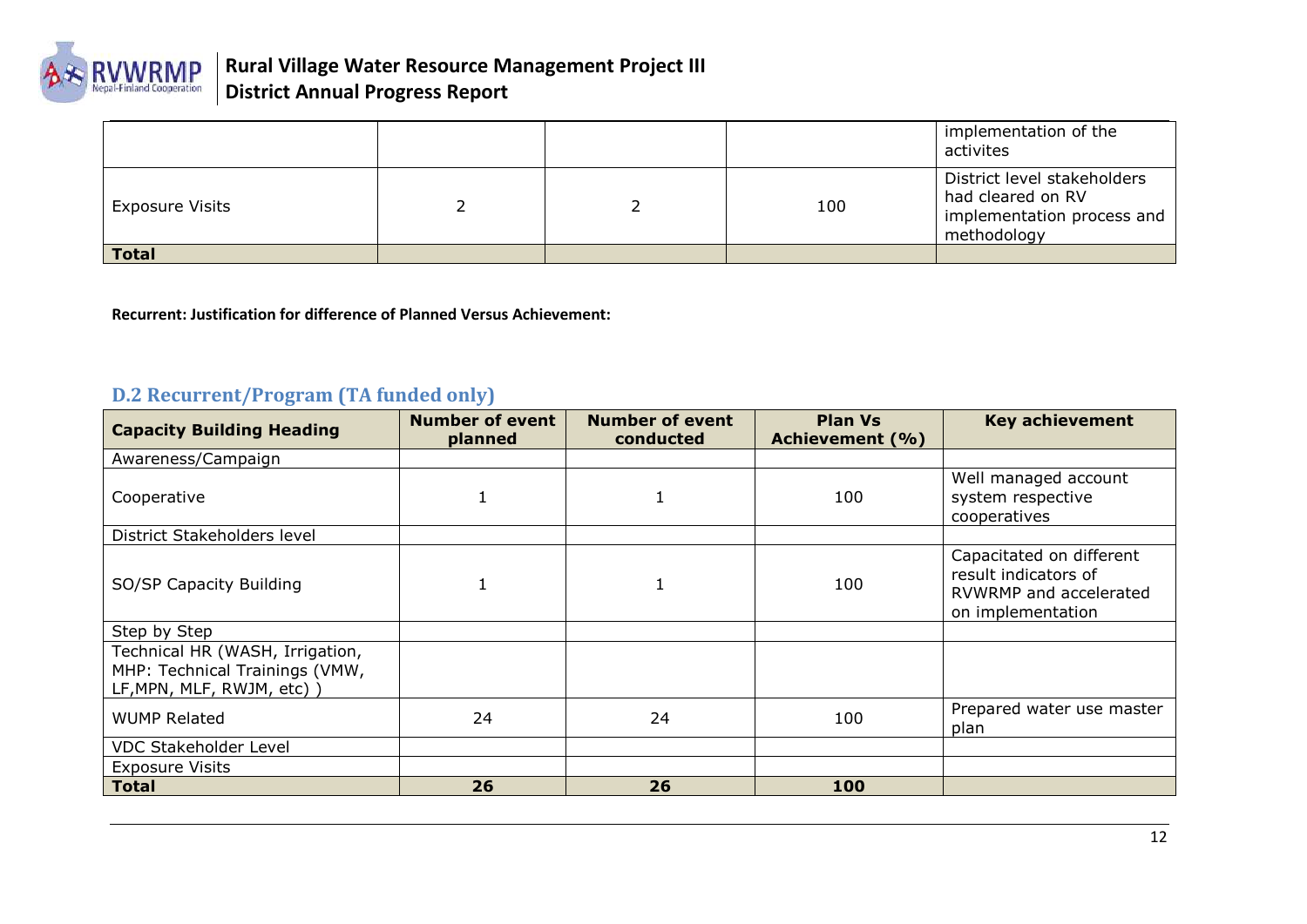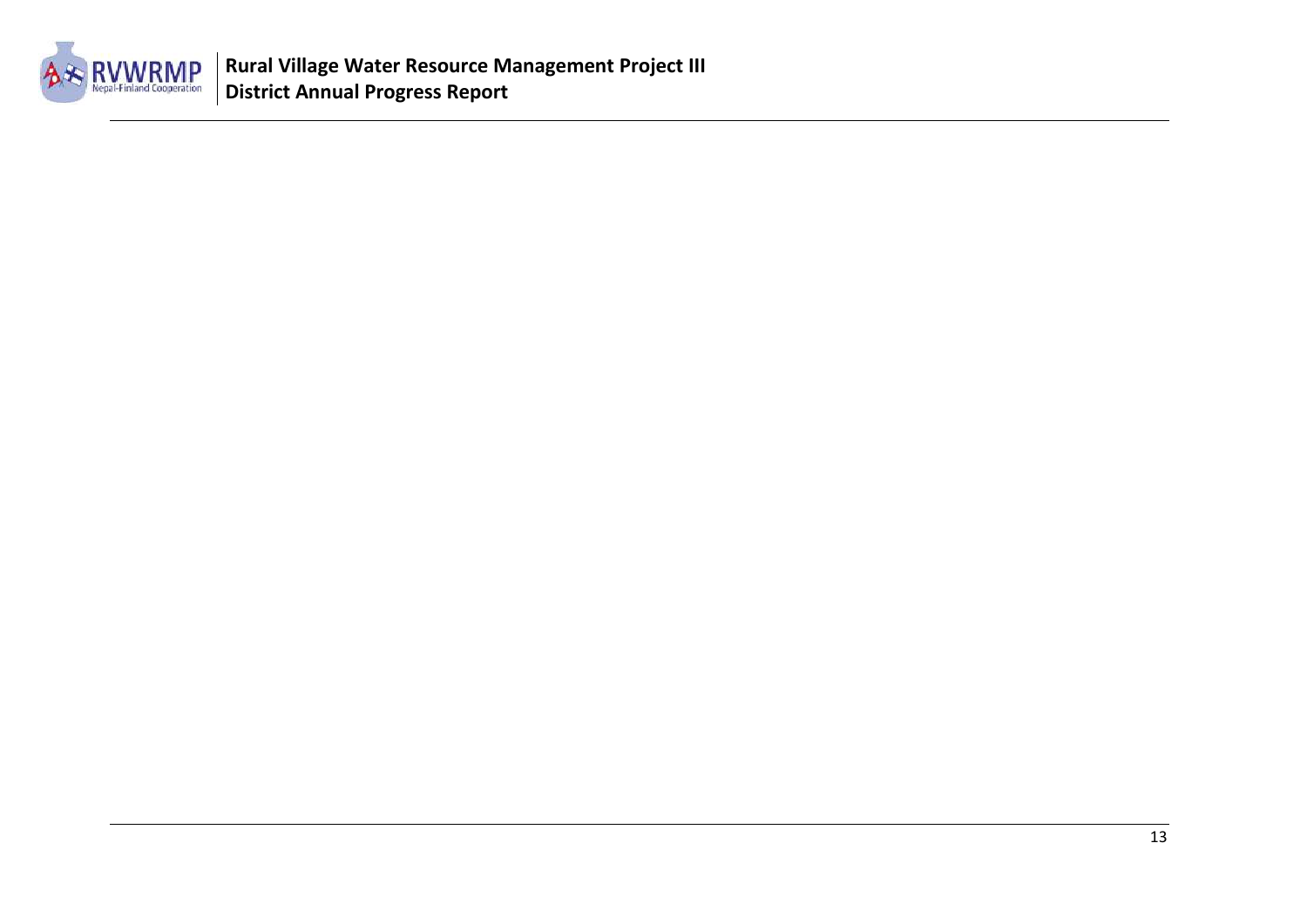

## <span id="page-13-0"></span>**E. Status of Home Garden**

| Name of GP<br>(WN-Ex-VDC)           | <b>Number of</b><br><b>HGuptoFY</b><br>2072/73 | <b>Number of</b><br><b>Number of HHs</b><br><b>Home Garden</b><br>covered by FY<br>developed in<br>FY 2073/74<br>2072/73 |                | <b>Number of</b><br><b>Households</b><br>covered in FY<br>2073/74 | <b>Number</b><br>of Total<br>populati<br>on<br>covered |
|-------------------------------------|------------------------------------------------|--------------------------------------------------------------------------------------------------------------------------|----------------|-------------------------------------------------------------------|--------------------------------------------------------|
| Bogatan (Chawar<br>acautara)        | $\overline{2}$                                 | 45                                                                                                                       | $\overline{7}$ | 167                                                               | 1166                                                   |
| Bogatan<br>(Satfari)                | $\overline{2}$                                 | 55                                                                                                                       | $\overline{4}$ | 112                                                               | 918                                                    |
| Sayal (Daud)                        | $\overline{2}$                                 | 57                                                                                                                       | 5              | 137                                                               | 1067                                                   |
| Sayal<br>(Khatibada)                | $\overline{2}$                                 | 59                                                                                                                       | $\overline{4}$ | 85                                                                | 792                                                    |
| <b>Badikedar</b><br>(Lanakedaresor) | $\overline{2}$                                 | 52                                                                                                                       | $\overline{5}$ | 150                                                               | 1111                                                   |
| Adarsha<br>(Mahadevstan)            | $\overline{2}$                                 | 54                                                                                                                       | $\overline{4}$ | 120                                                               | 957                                                    |
| <b>Total</b>                        | 12                                             | 322                                                                                                                      | 29             | 771                                                               | 6011                                                   |

## <span id="page-13-1"></span>**F. Status of Disaggregated Beneficiaries**

## <span id="page-13-2"></span>**F.1 Awareness and Capacity Building Activities**

#### **i) Awareness and CB**

| <b>Event</b>                 | <b>DF</b> | <b>DM</b> | <b>JF</b> | <b>JM</b> | <b>OF</b> | <b>OM</b> | <b>Total</b> |
|------------------------------|-----------|-----------|-----------|-----------|-----------|-----------|--------------|
| Awareness / Campaign         | 451       | 302       | 23        | 15        | 1449      | 837       | 3077         |
| Cooperative                  | 5         | 3         |           |           | 24        | 10        | 42           |
| District Stakeholders level  |           |           |           |           |           | 19        | 20           |
| SO/SP Capacity Building      |           | 17        |           |           |           | 118       | 142          |
| Step by Step                 | 217       | 205       | 60        | 45        | 1086      | 956       | 2569         |
| <b>WUMP Related</b>          | 221       | 165       | 157       | 211       | 623       | 898       | 2275         |
| <b>VDC Stakeholder Level</b> | 15        | 25        |           |           | 57        | 95        | 194          |
| <b>Exposure Visits</b>       |           |           |           |           |           | 19        | 20           |
| <b>Total</b>                 | 909       | 717       | 241       | 274       | 3246      | 2952      | 8339         |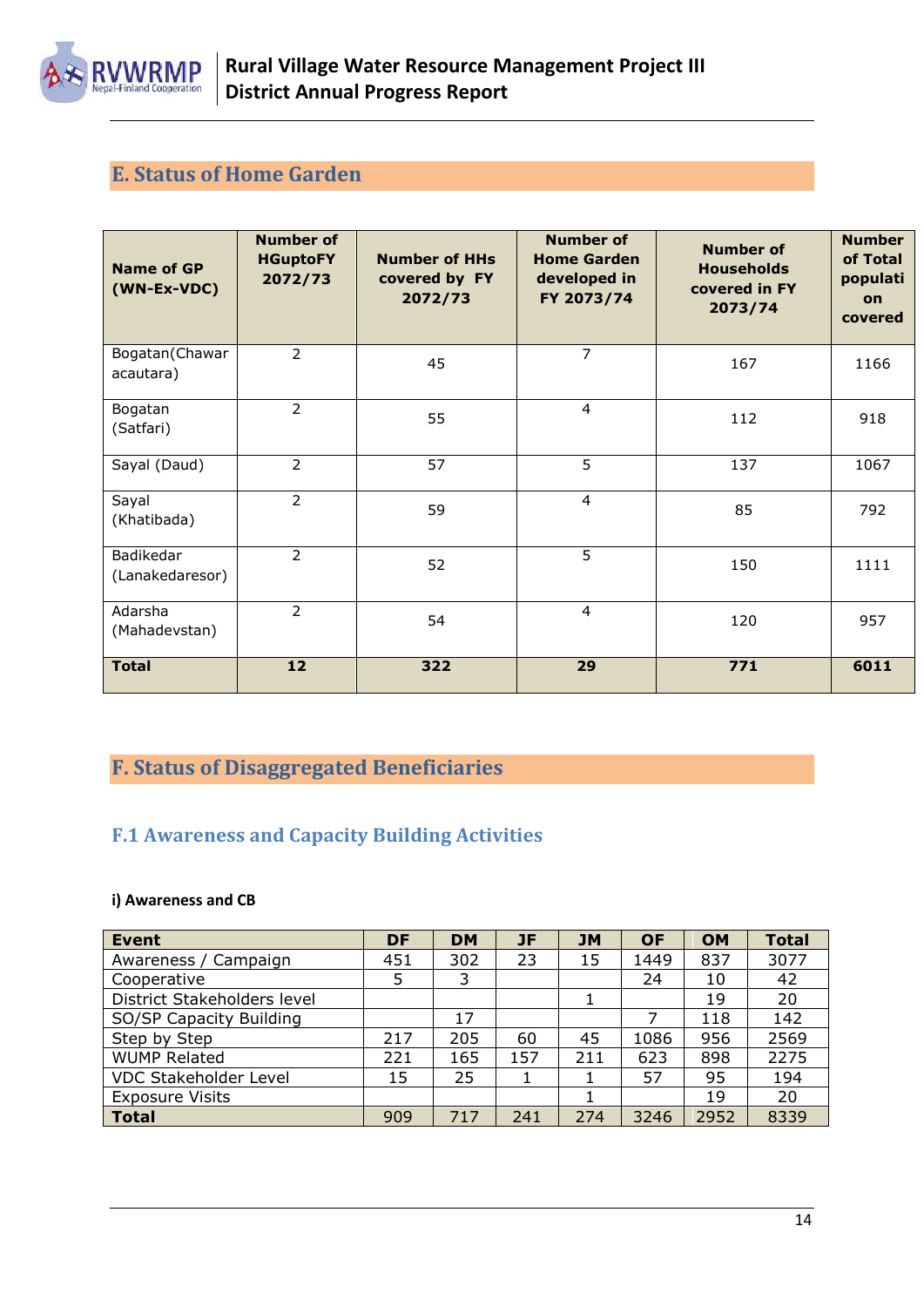

## **ii) Technical training**

| <b>Name of Technical Training</b> | <b>DF</b> | <b>DM</b> | JF | <b>JM</b> | <b>OF</b> | <b>OM</b> | <b>Total</b> |
|-----------------------------------|-----------|-----------|----|-----------|-----------|-----------|--------------|
| <b>VMW</b>                        |           |           |    |           | 5         | 16        | 24           |
| Local Resource Person - Agri      |           |           |    |           |           |           |              |
| Leader Farmer                     |           |           |    |           |           |           |              |
| <b>ICS Promoter</b>               |           | 4         |    |           | 3         | q         | 18           |
| Sanitation / Hygiene Triggered    | 4         |           |    |           | 21        |           | 37           |
|                                   |           |           |    |           |           |           |              |
|                                   |           |           |    |           |           |           |              |
|                                   |           |           |    |           |           |           |              |
|                                   |           |           |    |           |           |           |              |
| <b>Total</b>                      | 6         | n         |    |           | 79        | 37        | 81           |

### <span id="page-14-0"></span>**F.2 Home Garden**

| Name of GP (WN, Ex.VDC)   | <b>DF</b> | <b>DM</b> | <b>JF</b> | <b>JM</b> | <b>OF</b> | <b>OM</b> | <b>Total</b> |
|---------------------------|-----------|-----------|-----------|-----------|-----------|-----------|--------------|
| Bogatan(Chawaracautara)   | 38        | 4         |           |           | 116       | 19        | 177          |
| Bogatan (Satfari)         | 20        | 7         |           |           | 89        | 20        | 135          |
| Sayal (Daud)              | 6         |           |           |           | 106       |           | 112          |
| Sayal (Khatibada)         | 3         |           |           |           | 82        |           | 85           |
| Badikedar (Lanakedaresor) | 33        | 9         |           |           | 60        | 43        | 145          |
| Adarsha (Mahadevstan)     | 8         | 8         |           |           | 83        | 13        | 112          |
| <b>Total</b>              | 108       | 28        |           |           | 536       | 95        | 756          |

### <span id="page-14-1"></span>**F.3Cooperatives**

| Name of cooperative / GP<br>(ex.VDC)                      | <b>DF</b> | <b>DM</b> | <b>JF</b> | <b>JM</b> | <b>OF</b> | <b>OM</b> | <b>Total</b> |
|-----------------------------------------------------------|-----------|-----------|-----------|-----------|-----------|-----------|--------------|
| Bijaya Bikas Multipurpose cooperative,<br>Badikedar, Lana | 17        | 21        | 8         | 10        | 79        | 95        | 230          |
| Laganshil Agriculture cooperative,<br>Sail, Daud          | 102       |           |           |           | 436       |           | 538          |
| Janachetan Multipurpose cooperative,<br>Sail, Khatibada   | 226       | 61        |           |           | 759       | 201       | 1247         |
|                                                           |           |           |           |           |           |           |              |
|                                                           |           |           |           |           |           |           |              |
|                                                           |           |           |           |           |           |           |              |
| <b>Total</b>                                              | 345       | 82        | 8         | 10        | 1274      | 296       | 2015         |

## <span id="page-14-2"></span>**F.4Water Supply: UC Composition**

Number of scheme / UCs:(FY 2073/74)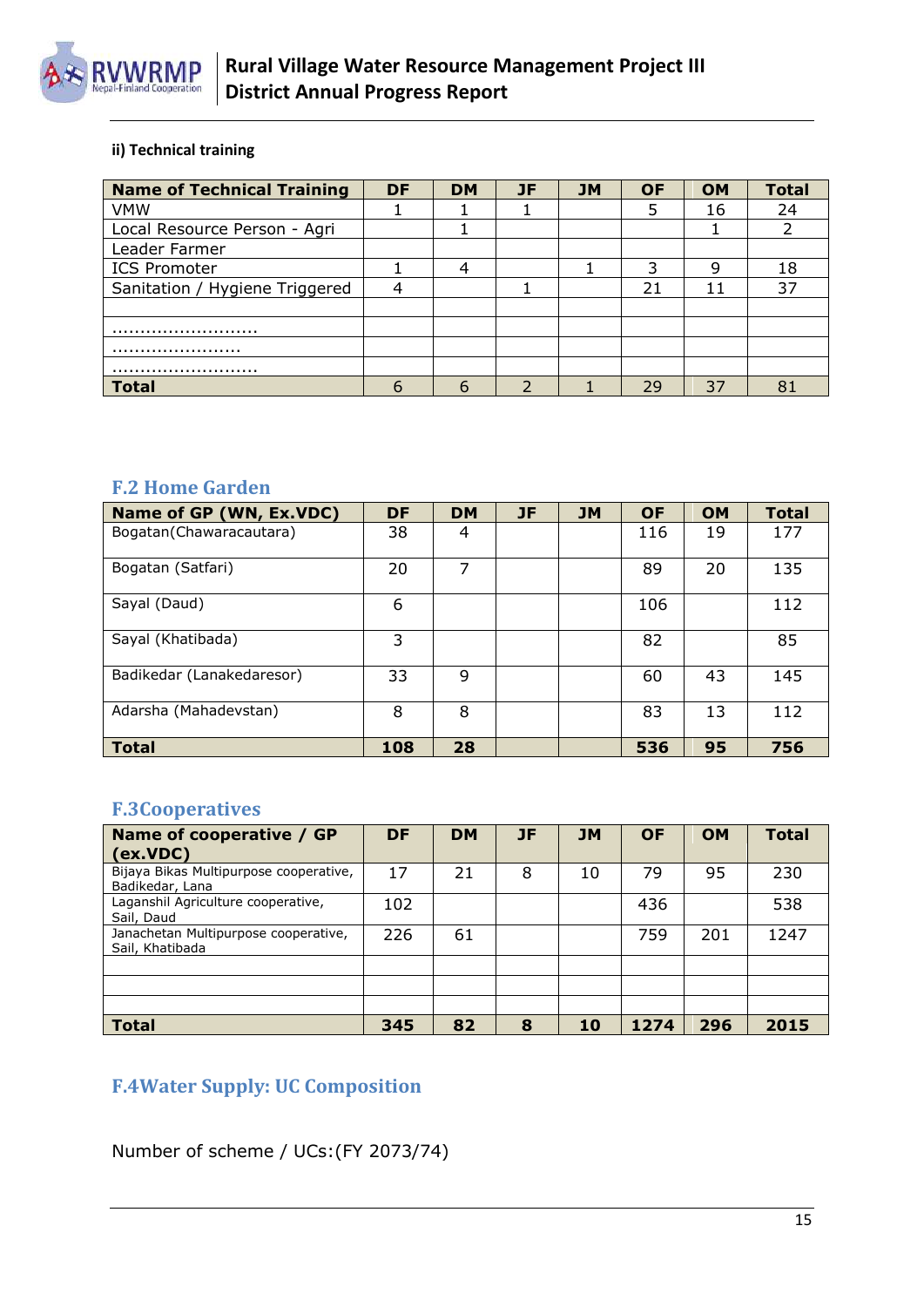

| <b>Name of UC's position</b> | DF | <b>DM</b> | <b>JF</b> | <b>JM</b> | <b>OF</b> | <b>OM</b> | <b>Total</b> |
|------------------------------|----|-----------|-----------|-----------|-----------|-----------|--------------|
| Chairperson                  |    |           |           |           |           |           | 21           |
| Vice-Chairperson             |    |           |           |           | q         |           | 21           |
| Secretary                    |    |           |           |           |           | 18        | 21           |
| Joint Secretary              |    |           |           |           |           |           |              |
| Treasurer                    |    |           |           |           | 17        |           | 21           |
| Members                      | 14 |           |           |           | 57        | 35        | 127          |
| <b>Total</b>                 | 20 | 21        | b         |           | 86        | 74        | 211          |

## <span id="page-15-0"></span>**F.4UC Composition of other schemes (Irrigation, Energy, MUS, IWM)**

Number of scheme / UCs: XX (FY 2073/74)

| <b>Name of UC's position</b> | <b>DF</b> | <b>DM</b> | JF | <b>JM</b> | <b>OF</b> | <b>OM</b> | <b>Total</b> |
|------------------------------|-----------|-----------|----|-----------|-----------|-----------|--------------|
| Chairperson                  |           |           |    |           |           |           |              |
| Vice-Chairperson             |           |           |    |           |           |           |              |
| Secretary                    |           |           |    |           |           |           |              |
| Joint Secretary              |           |           |    |           |           |           |              |
| Treasurer                    |           |           |    |           |           |           |              |
| <b>Members</b>               |           |           |    |           |           |           |              |
| <b>Total</b>                 |           |           |    |           |           |           |              |

## <span id="page-15-1"></span>**ANNEX 1: VDC-wise detail of indicators**

#### **Table 1: Community contribution on WASH (IPC scheme/activities only)**

| Indicator 1.3          | <b>GP</b><br><b>Baddikedar-</b><br>5<br>(Lanakedare<br>showar<br>VDC) | <b>GP Bogtan-7</b><br><b>Chamara</b><br>chauataraVDC) | <b>GP Bogtan -</b><br>4 Satferi<br>VDC) | GP Sayal 4,<br><b>Sayal VDC)</b> | <b>Adarsha</b><br>3&4,<br><b>Mahadev</b><br><b>Sthan</b><br>VDC) |
|------------------------|-----------------------------------------------------------------------|-------------------------------------------------------|-----------------------------------------|----------------------------------|------------------------------------------------------------------|
| <b>Total WASH</b>      |                                                                       |                                                       |                                         |                                  |                                                                  |
| <b>Investment Cost</b> | 23,89,656.08                                                          | 62,34,752.11                                          | 3691493.29                              | 5821776.9                        | 2926583.23                                                       |
| <b>Actual Cost</b>     |                                                                       |                                                       |                                         |                                  |                                                                  |
| Contribution           | 5,01,479.1                                                            | 16,85,293,3                                           | 866393.5                                | 1360117.3                        | 629577                                                           |
|                        | 13000                                                                 |                                                       |                                         |                                  |                                                                  |
| o In Cash              |                                                                       | 21000                                                 | 22000                                   | 29000                            | 10000                                                            |
| o In Kind              | 48,8,479.1                                                            | 1664293.3                                             | 844393.5                                | 1335117.3                        | 619577.0                                                         |
| % Cost                 |                                                                       |                                                       |                                         |                                  |                                                                  |
| Contribution           | 20.98%                                                                | 27.03%                                                | 23.47%                                  | 23.36%                           | 21.51%                                                           |

#### **Table 2: Water supply schemes with WSP (Cumulative)**

| Indicator 1.5                                   |  | <b>GP 3 (WN,</b><br>Ex-VDC) | GP <sub>4</sub><br>$(WN, Ex-$<br>VDC) | GP <sub>5</sub><br>(WN,<br>Ex-VDC) | GP <sub>6</sub><br>(WN,<br>$Ex-$<br>VDC) |
|-------------------------------------------------|--|-----------------------------|---------------------------------------|------------------------------------|------------------------------------------|
| Number of water<br>supply scheme<br>implemented |  |                             |                                       |                                    |                                          |
| Number of water<br>supply scheme with           |  |                             |                                       |                                    |                                          |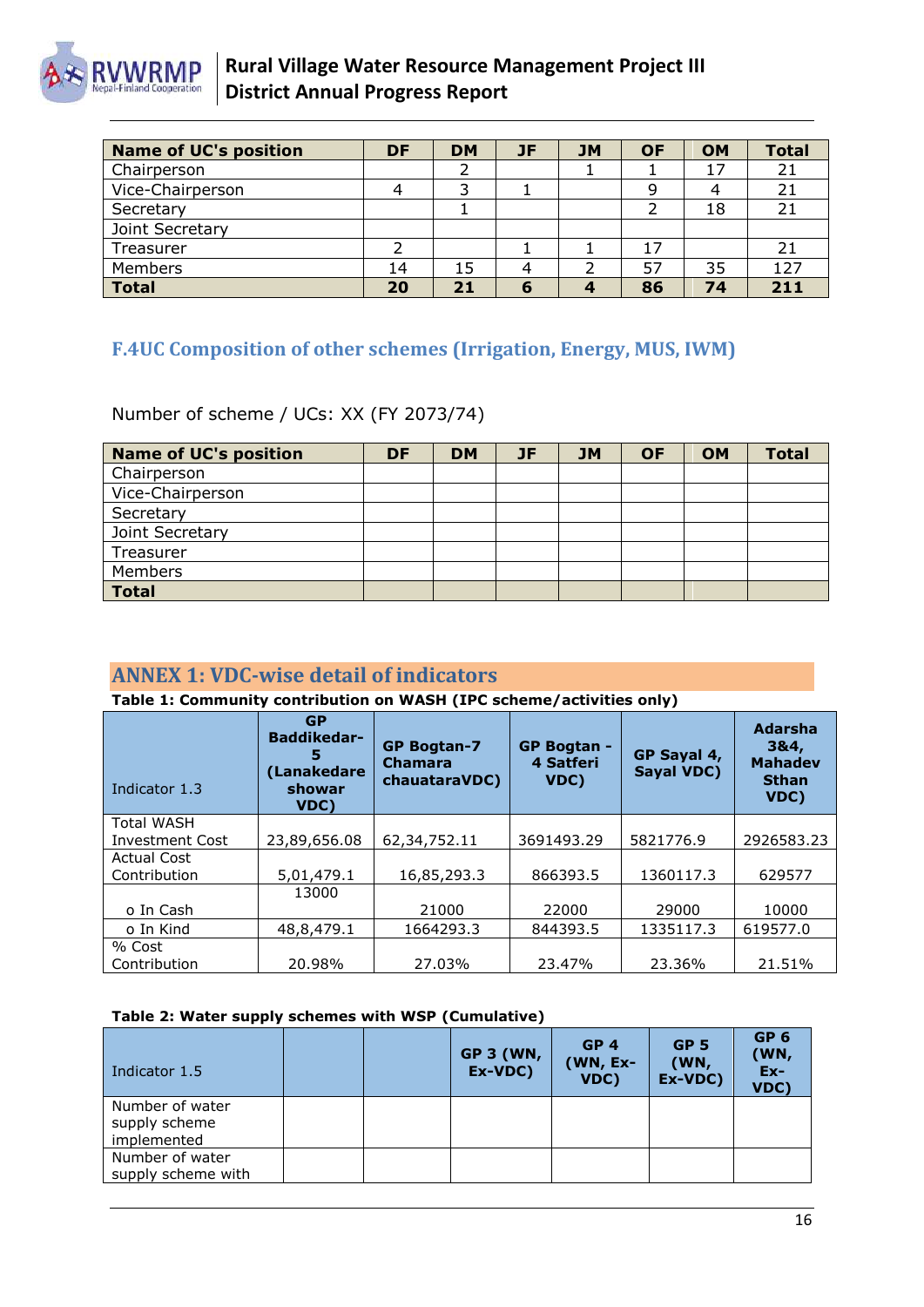

| WSP               |  |  |  |
|-------------------|--|--|--|
| % of water supply |  |  |  |
| schemes with WSP  |  |  |  |

#### **Table 3: Active water supply UCs maintaining service level (Cumulative).**

| Indicator 1.6                            |  | <b>GP 3 (WN,</b><br>Ex-VDC) | GP <sub>4</sub><br>$(WN, Ex-$<br>VDC) | GP <sub>5</sub><br>(WN, Ex-<br>VDC) | GP <sub>6</sub><br>(WN,<br>$Ex-$<br>VDC) |
|------------------------------------------|--|-----------------------------|---------------------------------------|-------------------------------------|------------------------------------------|
| Number of water                          |  |                             |                                       |                                     |                                          |
| supply scheme<br>implemented             |  |                             |                                       |                                     |                                          |
| <b>Number of schemes</b>                 |  |                             |                                       |                                     |                                          |
| having: O&M                              |  |                             |                                       |                                     |                                          |
| regulations                              |  |                             |                                       |                                     |                                          |
| implemented +                            |  |                             |                                       |                                     |                                          |
| Functional status: fully                 |  |                             |                                       |                                     |                                          |
| functional + O&M fund<br>available + VMW |  |                             |                                       |                                     |                                          |
| mobilized $+$                            |  |                             |                                       |                                     |                                          |
| UCs having meetings                      |  |                             |                                       |                                     |                                          |
| regularly                                |  |                             |                                       |                                     |                                          |
| % of UCs: active and                     |  |                             |                                       |                                     |                                          |
| able to maintain                         |  |                             |                                       |                                     |                                          |
| service level                            |  |                             |                                       |                                     |                                          |

#### **Table 4: WS Schemes with at-least three public audits (IPC schemes)**

| Indicator 1.7            | <b>Bogtan 7</b><br>Chawara | <b>Bogtan</b><br>4 Satferi | Sayal 4,5<br><b>Daud</b> | Sayal 6<br><b>Khatiwada</b> | Aadarsha<br><b>Mahadev</b> | baddikedar 5<br>Lanakedarsho<br>war |
|--------------------------|----------------------------|----------------------------|--------------------------|-----------------------------|----------------------------|-------------------------------------|
| Number of water          |                            |                            |                          |                             |                            |                                     |
| supply scheme            |                            |                            |                          |                             |                            |                                     |
| implemented              | $\overline{2}$             | $\overline{2}$             | 3                        | 1                           | 3                          | 1                                   |
| Number of schemes        |                            |                            |                          |                             |                            |                                     |
| having at-least 3        |                            |                            |                          |                             |                            |                                     |
| public audit             | $\overline{2}$             | $\overline{2}$             | 3                        | 1                           | 3                          | 1                                   |
| % of WS schemes with     |                            |                            |                          |                             |                            |                                     |
| at-least 3 public audits | 100%                       | 100%                       | 100%                     | 100%                        | 100%                       | 100%                                |
| Number of                |                            |                            |                          |                             |                            |                                     |
| participation in public  |                            |                            |                          |                             | 440                        |                                     |
| audit                    | 230                        | 453                        | 318                      | 217                         |                            | 132                                 |
| Number of female         |                            |                            |                          |                             |                            |                                     |
| participation            | 119                        | 219                        | 87                       | 113                         | 160                        | 61                                  |
| Number of Dalit          |                            |                            |                          |                             |                            |                                     |
| participation            | 17                         | 97                         | 33                       | 40                          | 133                        | 55                                  |
| Number of Janajati       |                            |                            |                          |                             |                            |                                     |
| participation            |                            |                            |                          |                             | 0                          |                                     |
| % of Female              |                            |                            |                          |                             |                            |                                     |
| participation            | 51                         | 48                         | 27                       | 52                          | 36                         | 47                                  |
| % of Dalit participation | 7                          | 21                         | 10                       | 18                          | 30                         | 42                                  |
| % of Janajati            |                            |                            |                          |                             |                            |                                     |
| participation            |                            |                            |                          |                             |                            |                                     |
| Remarks                  |                            |                            |                          |                             |                            |                                     |

#### **Table 5: Composition of UC's key positions in implemented Water Supply schemes**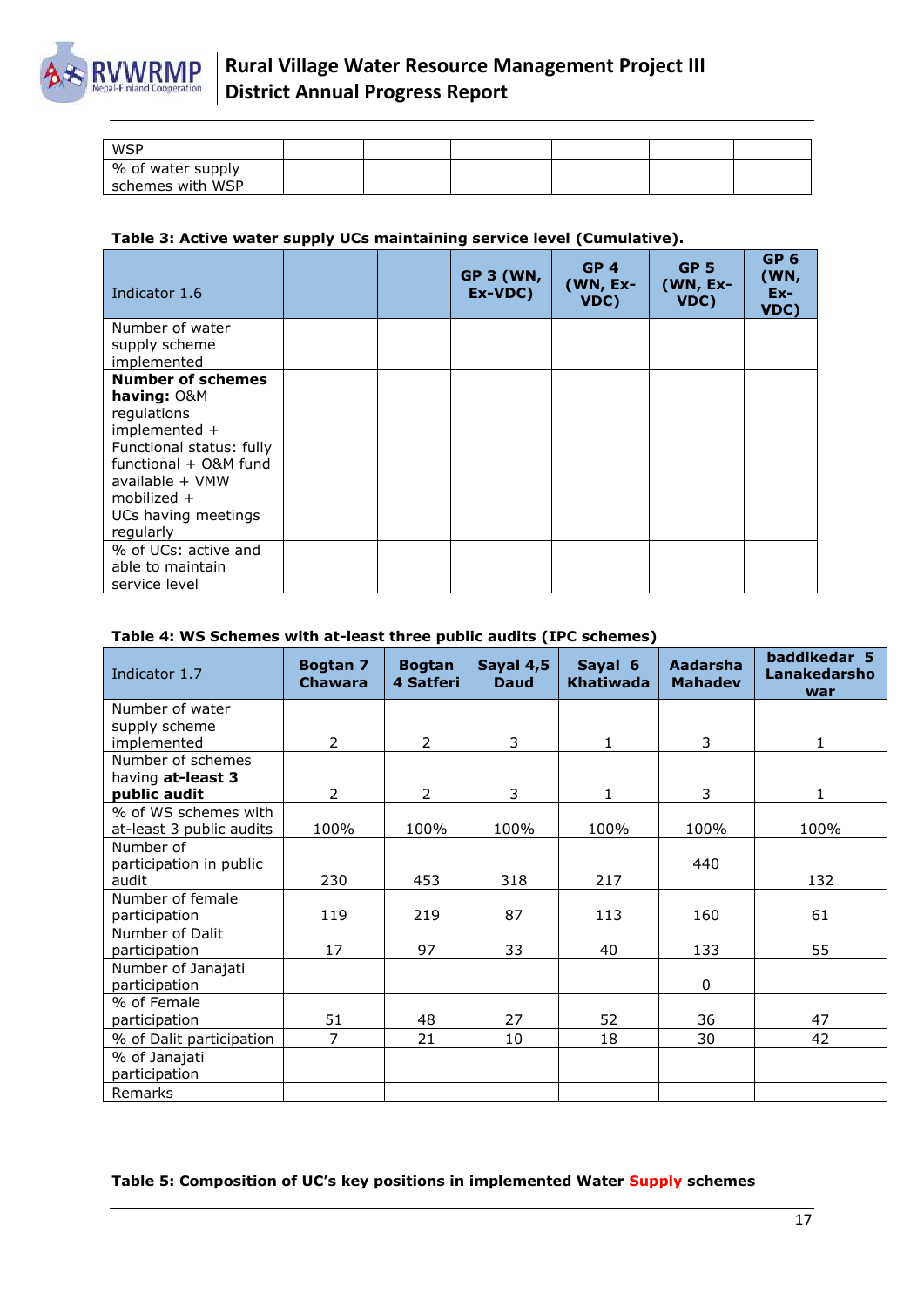

| Indicator 1.8               | <b>Bogtan</b><br>Chawa | <b>Bogtan</b><br><b>Satfari</b> | <b>Badiked</b><br>Lana | <b>Sayal</b><br><b>Daud</b> | <b>Sayal</b><br><b>Khatiwad</b> | Aadarsha<br><b>Mahade-</b> | <b>Dipayal</b><br>silgadhi<br><b>Khatiwada</b> |
|-----------------------------|------------------------|---------------------------------|------------------------|-----------------------------|---------------------------------|----------------------------|------------------------------------------------|
| Total UC Key Positions      | 8                      | 20                              | 16                     | 16                          | 4                               | 12                         | 8                                              |
| Female Key Positions        | 4                      | 10                              | 8                      | 8                           | $\mathcal{P}$                   | 6                          | 2                                              |
| Dalit Key Positions         |                        | 4                               | 3                      | 3                           |                                 |                            |                                                |
| Janajati Key Positions      |                        |                                 | 3                      |                             |                                 |                            |                                                |
| % Female Key<br>Positions   | 50                     | 50                              | 50                     | 50                          | 50                              | 50                         | 50                                             |
| % Dalit Key Positions       |                        | 20                              | 19                     | 19                          | 25                              | 8                          |                                                |
| % Janajati Key<br>Positions |                        |                                 | 19                     |                             |                                 |                            |                                                |
| Remarks                     |                        |                                 |                        |                             |                                 |                            |                                                |

#### **Table 6.1: Status of CGD friendly WASH facilities in schools**

| Indicator 1.9                    | <b>Bogtan</b>         | <b>Bogtan</b>  | <b>Sayal</b>   | <b>Sayal</b><br>(Khatibada) | <b>Badikedar</b> | <b>Adarsha</b> |
|----------------------------------|-----------------------|----------------|----------------|-----------------------------|------------------|----------------|
| <b>Total Number of Schools</b>   | <b>Chawara</b> )<br>6 | (Satfari)<br>8 | (Daud)<br>10   | 7                           | (Lana)<br>11     | (Mahadev)<br>5 |
| Schools having child club        | $\overline{5}$        | 8              | 8              | $\overline{7}$              | 11               | $\overline{5}$ |
| Schools having functional        | $\overline{5}$        | $\overline{2}$ | 10             | $\overline{2}$              | 11               | $\overline{5}$ |
| Water facilities within          |                       |                |                |                             |                  |                |
| school yard                      |                       |                |                |                             |                  |                |
| Schools having low cost          | $\overline{5}$        | $\overline{2}$ | 8              | $\overline{2}$              | 11               | $\overline{5}$ |
| water treatment practices        |                       |                |                |                             |                  |                |
| for drinking water service.      |                       |                |                |                             |                  |                |
| Schools having functional        | $\overline{4}$        | 3              | 4              | $\overline{7}$              | 11               | $\overline{4}$ |
| toilet (1:50 student) cabin      |                       |                |                |                             |                  |                |
| & urinal.                        |                       |                |                |                             |                  |                |
| Schools having child &           | 3                     | $\overline{3}$ | $\overline{7}$ | $\overline{7}$              | 11               | 5              |
| gender friendly toilet           |                       |                |                |                             |                  |                |
| School<br>MHM<br>having          |                       |                | 3              |                             |                  |                |
| facilities                       |                       |                |                |                             |                  |                |
| Schools with disable             |                       |                |                |                             |                  |                |
| students (crutches, wheel        |                       |                |                |                             |                  |                |
| chair user).                     |                       |                |                |                             |                  |                |
| disable<br>Schools<br>having     |                       |                |                |                             |                  |                |
| friendly toilet (Ram+++)         |                       |                |                |                             |                  |                |
| <b>Schools</b><br>having<br>hand | 5                     | 8              | 8              | $\overline{7}$              | 11               | $\overline{4}$ |
| washing<br>with<br>soap          |                       |                |                |                             |                  |                |
| facilities                       | 5                     | 8              |                |                             |                  | 5              |
| Schools<br>having<br>solid       |                       |                | 10             | 6                           | 11               |                |
| waste<br>management<br>practices |                       |                |                |                             |                  |                |
| Schools having O&M fund          |                       |                |                |                             |                  |                |
| for sustaining the WASH          |                       |                |                |                             |                  |                |
| facilities                       |                       |                |                |                             |                  |                |
| Schools having garden            | 5                     |                | $\overline{2}$ | $\overline{2}$              | 1                |                |

*Note: Not include the ECD centre,*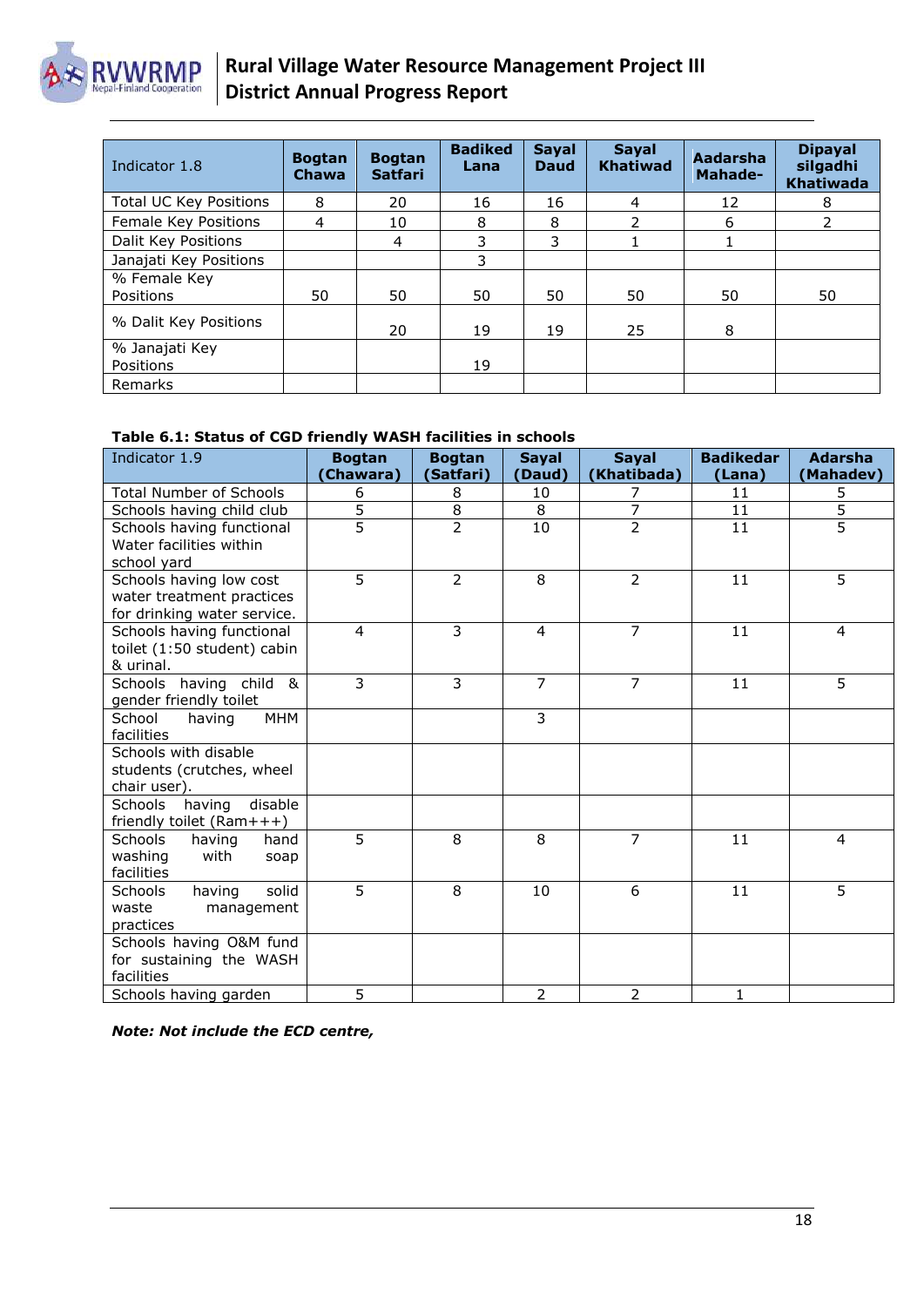

|                 |  |  |  |  |  | Table 6.2: Status of CGD friendly WASH facilities in other institutions (health-post, |
|-----------------|--|--|--|--|--|---------------------------------------------------------------------------------------|
| public offices) |  |  |  |  |  |                                                                                       |

| Indicator 1.9                                                                                                    | <b>Bogtan</b><br>(Chawa) | <b>Bogtan</b><br>(Satfari) | <b>Sayal</b><br>(Daud) | <b>Sayal</b><br>(Khatibada) | <b>Badike</b><br>dra<br>(Lana) | <b>Adarsha</b><br>(Mahad<br>ev) |
|------------------------------------------------------------------------------------------------------------------|--------------------------|----------------------------|------------------------|-----------------------------|--------------------------------|---------------------------------|
| Number<br>Total<br>of<br>institutions                                                                            | 8                        | $\overline{2}$             | $\overline{4}$         | 3                           | 2                              | $\overline{2}$                  |
| Institutions<br>having<br>functional<br>Water<br>facilities                                                      | $\overline{7}$           | $\overline{2}$             | $\overline{3}$         |                             | $\mathbf{1}$                   | $\overline{2}$                  |
| Institutions<br>having<br>low<br>cost<br>water<br>treatment<br>practices<br>drinking<br>for<br>water<br>service. |                          |                            |                        |                             |                                |                                 |
| Institutions<br>having<br>functional toilet.                                                                     | 8                        | $\overline{2}$             | $\overline{4}$         | 3                           | $\overline{2}$                 | 2                               |
| Institutions<br>having<br>gender friendly toilet                                                                 |                          |                            | $\mathbf{1}$           | $\overline{2}$              |                                | $\overline{2}$                  |
| Institutions<br>having<br>disable<br>(crutch,<br>wheel<br>chair<br>user)<br>friendly toilet.                     |                          |                            |                        |                             |                                |                                 |
| Institutions<br>having<br>hand washing<br>with<br>soap facilities                                                |                          |                            |                        |                             |                                |                                 |
| Institutions<br>having<br>solid<br>waste<br>management<br>practices                                              | $\overline{7}$           | $\overline{2}$             | $\overline{5}$         | $\overline{2}$              | $\mathbf{1}$                   | $\overline{2}$                  |
| Sub/Health<br>post<br>hospital<br>having<br>waste<br>management<br>facilities                                    | $\mathbf{1}$             |                            | $\mathbf{1}$           |                             | $\mathbf{1}$                   | $\mathbf{1}$                    |

#### **Table 7: Affiliation of WS schemes in cooperatives in core VDCs (cumulative)**

| Indicator 1.10        | <b>Bogtan</b><br>(Chawara) | <b>Bogtan</b><br>(Satfari) | <b>Sayal</b><br>(Daud) | Sayal/DCM<br>(Khatibada) | <b>Badikedra</b><br>(Lana) | <b>Adarsha</b><br>(Mahadev) |
|-----------------------|----------------------------|----------------------------|------------------------|--------------------------|----------------------------|-----------------------------|
| Total number of WS    |                            |                            |                        |                          |                            |                             |
| schemes               | 5                          | 5.                         | $\overline{4}$         | 3                        | 4                          |                             |
| Number of schemes     |                            |                            |                        |                          |                            |                             |
| having account in     |                            |                            |                        |                          |                            |                             |
| cooperative           |                            |                            |                        |                          |                            |                             |
| Amount of total O&M   |                            |                            |                        |                          |                            |                             |
| fund of WS schemes in |                            |                            |                        |                          |                            |                             |
| cooperatives          |                            |                            |                        |                          |                            |                             |
| % of WS schemes       |                            |                            |                        |                          |                            |                             |
| affiliated in         |                            |                            |                        |                          |                            |                             |
| cooperatives          |                            |                            |                        |                          |                            |                             |
| Remarks               |                            |                            |                        |                          |                            |                             |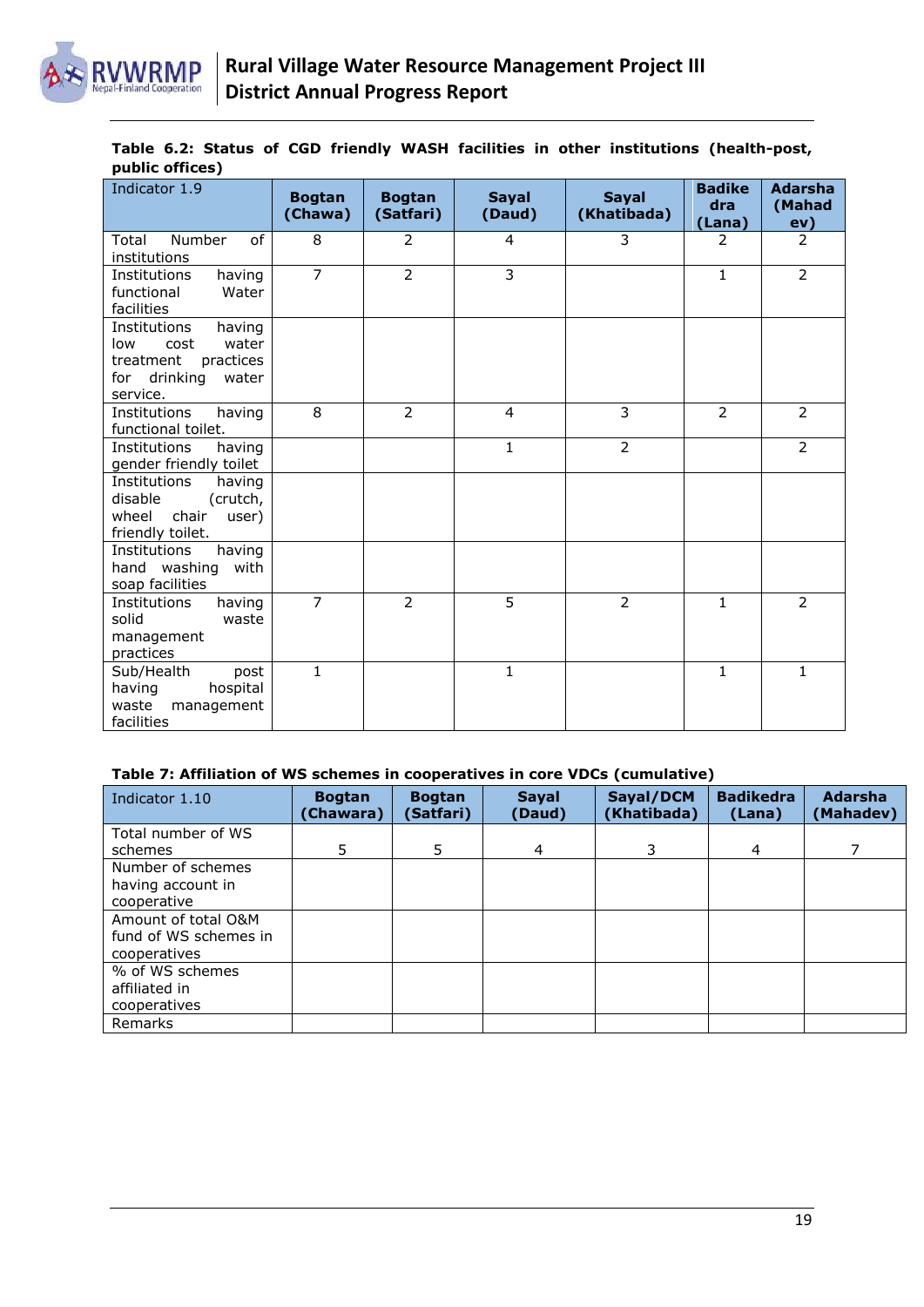| Indicator 1.11                                                                                  | <b>Bogtan</b><br>(Chawara) | <b>Bogtan</b><br>(Satfari) | <b>Sayal</b><br>(Daud) | <b>Sayal</b><br>(Khatibada) | <b>Badikedra</b><br>(Lana) | <b>Adarsha</b><br>(Mahadev) |
|-------------------------------------------------------------------------------------------------|----------------------------|----------------------------|------------------------|-----------------------------|----------------------------|-----------------------------|
| Total household in as Ex<br>VDC)                                                                | 499                        | 527                        | 1358                   | 1290                        | 604                        | 972                         |
| HHs having access to toilet<br>to all at all time                                               | 499                        | 543                        | 1356                   | 1250                        | 508                        | 848                         |
| HHs having hand washing<br>with soap facilities                                                 | 488                        | 275                        | 605                    | 90                          | 385                        | 334                         |
| HHs having access to safe<br>drinking water (practicing<br>low cost HH treatment<br>technology) |                            |                            | $\overline{7}$         |                             |                            |                             |
| HHs practicing safe food<br>intake.                                                             | 229                        | 75                         | 335                    | 170                         | 75                         | 848                         |
| HH having ICS                                                                                   |                            |                            | 24                     |                             |                            | 4                           |
| HHs managing the FYM                                                                            |                            | 20                         | 86                     | 15                          | 80                         | 15                          |
| HH having the Chang                                                                             | 475                        | 280                        | 412                    | 190                         | 320                        | 55                          |
| HHs having waste Pit                                                                            | 458                        | 175                        | 385                    | 174                         | 195                        | 20                          |
| HHs managing the waste<br>water in HG                                                           | 49                         | 65                         | 259                    | 25                          | 250                        | 51                          |
| Self-monitored HHs through<br>SDA (1 <sup>st</sup> visit)                                       | 100                        | 100                        | 50                     | 25                          | 90                         | 50                          |
| Self-monitored HHs through<br>SDA (2 <sup>nd</sup> visit)                                       | 75                         | 12                         | 20                     |                             | 70                         | 50                          |
| Self-monitored HHs through<br>SDA (3rdvisit)                                                    |                            |                            |                        |                             |                            |                             |
| <b>Declared Total Sanitation</b><br>WN/Cluster (Yes/No)                                         |                            |                            |                        |                             |                            |                             |

#### **Table 8: Total sanitation status of core GPs (Ex- VDCs)**

#### **Table 9: Menstruating women using toilet in core VDCs**

| Indicator 1.12         | <b>Bogtan</b><br>(Chawara) | <b>Bogtan</b><br>(Satfari) | <b>Sayal</b><br>Daud) | <b>Sayal</b><br>(Khatibada) | <b>Badikedra</b><br>(Lana) | <b>Adarsha</b><br>(Mahadev) |
|------------------------|----------------------------|----------------------------|-----------------------|-----------------------------|----------------------------|-----------------------------|
| Total respondents of   |                            |                            |                       |                             |                            |                             |
| <b>BCS</b>             | 499                        | 527                        | 1358                  | 1290                        | 604                        | 972                         |
| Number of respondents: |                            |                            |                       |                             |                            |                             |
| Do menstruating        |                            |                            |                       |                             |                            |                             |
| women able to use      |                            |                            |                       |                             |                            |                             |
| toilet? with answer    |                            |                            |                       |                             |                            |                             |
| "Yes"                  | 402                        | 272                        | 1136                  | 1010                        | 246                        | 575                         |
| % of menstruating      |                            |                            |                       |                             |                            |                             |
| women able to use      |                            |                            |                       |                             |                            |                             |
| toilet                 | 81                         | 52                         | 84                    | 78                          | 41                         | 59                          |
| Total respondents of   |                            |                            |                       |                             |                            |                             |
| <b>BCS</b>             | 499                        | 527                        | 1358                  | 1290                        | 604                        | 972                         |
| Number of respondents: |                            |                            |                       |                             |                            |                             |
| Do menstruating        |                            |                            |                       |                             |                            |                             |
| women able to use      |                            |                            |                       |                             |                            |                             |
| regular tap? with      |                            |                            |                       |                             |                            |                             |
| answer "Yes"           | 287                        | 147                        | 1043                  | 1010                        | 246                        | 742                         |
| % of menstruating      |                            |                            |                       |                             |                            |                             |
| women able to use      |                            |                            |                       |                             |                            |                             |
| regular tap            | 57                         | 28                         | 77                    | 78                          | 24                         | 76                          |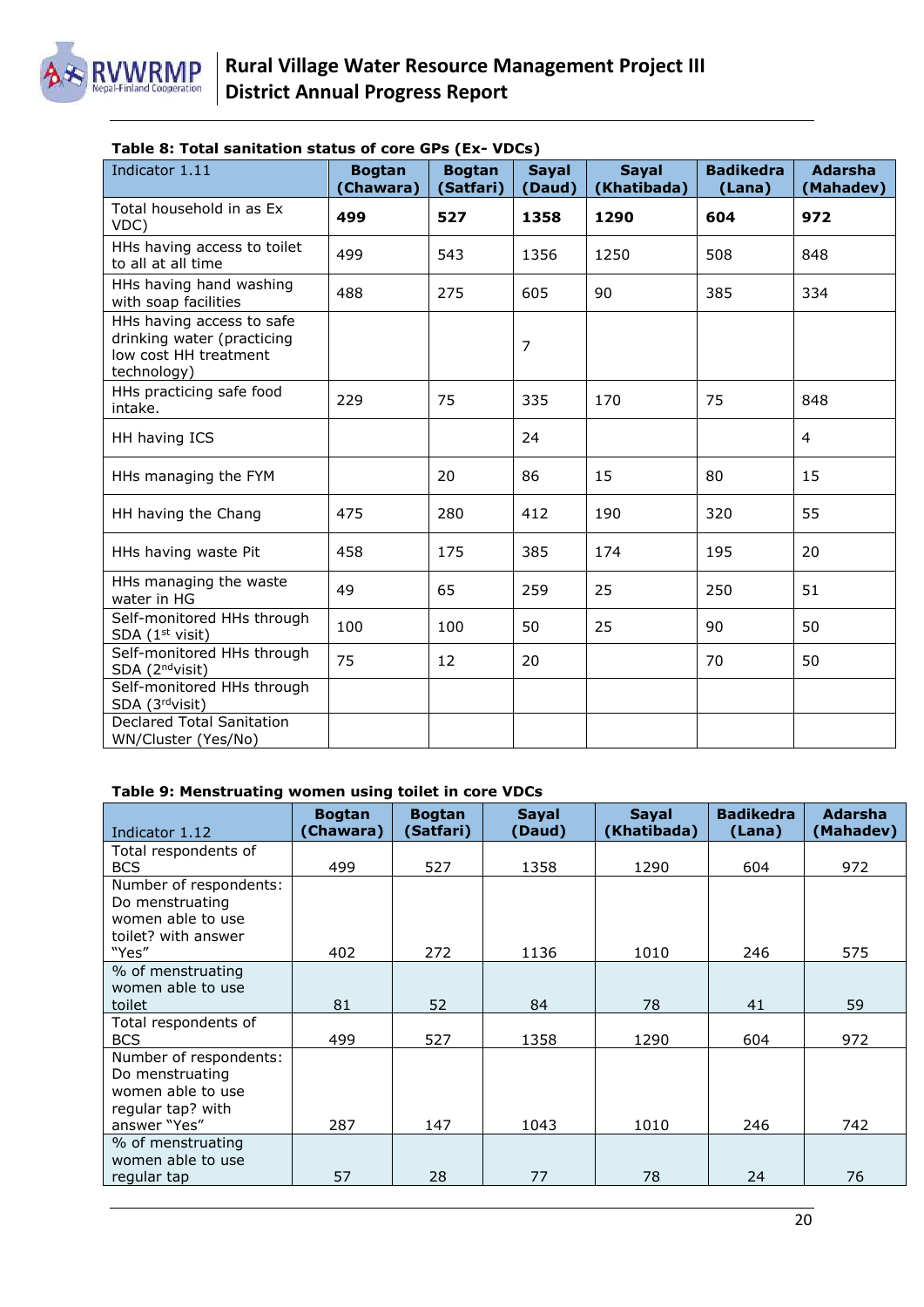

#### **Table 10: WS beneficiary households with functional home garden in core VDCs**

| Indicator 2.1                                                 | <b>Bogtan</b><br>(Chawara) | <b>Bogtan</b><br>(Satfari) | <b>Sayal</b><br>(Daud) | <b>Sayal</b><br>(Khatibada) | <b>Badikedra</b><br>(Lana) | Adarsha<br>(Mahadev) |
|---------------------------------------------------------------|----------------------------|----------------------------|------------------------|-----------------------------|----------------------------|----------------------|
| Number of beneficiary<br>households of WS                     |                            |                            |                        |                             |                            |                      |
| schemes                                                       | 75                         | 280                        | 154                    | 467                         | 174                        | 208                  |
| Number of WS<br>beneficiary household<br>with functional home |                            |                            |                        |                             |                            |                      |
| garden*                                                       | 192                        | 117                        | 157                    | 85                          | 107                        | 209                  |
| Number of people<br>benefited by Home                         |                            |                            |                        |                             |                            |                      |
| Garden                                                        | 1056                       | 643                        | 663                    | 467                         | 588                        | 1149                 |
| % of WS beneficiary<br>households with                        |                            |                            |                        |                             |                            |                      |
| functional home garden                                        | 256                        | 42                         | 101                    | 18                          | 69                         | 100                  |

\* Home garden means the household having 4 major crops in the garden: vegetables, spices, fodder, fruit and productive at least 6 months.

#### **Table 11: Women participation in HG, TOT and/or LF training in core VDCs**

| Indicator 2.3               | <b>Bogtan</b><br>(Chawara) | <b>Bogtan</b><br>(Satfari) | <b>Sayal</b><br>(Daud) | <b>Sayal</b><br>(Khatibada) | <b>Badikedra</b><br>(Lana) | <b>Adarsha</b><br>(Mahadev) |
|-----------------------------|----------------------------|----------------------------|------------------------|-----------------------------|----------------------------|-----------------------------|
| Number of participants      |                            |                            |                        |                             |                            |                             |
| in HG training              | 167                        | 165                        | 112                    | 85                          | 105                        | 234                         |
| Number of women             |                            |                            |                        |                             |                            |                             |
| participated in HG          |                            |                            |                        |                             |                            |                             |
| training                    | 92                         | 123                        | 103                    | 61                          | 93                         | 195                         |
| Number of participants      |                            |                            |                        |                             |                            |                             |
| in TOT                      |                            |                            | $\overline{2}$         | $\overline{2}$              | 3                          | 1                           |
| Number of women             |                            |                            |                        |                             |                            |                             |
| participated in TOT         |                            |                            | 1                      | 1                           | 1                          |                             |
| Number of participants      |                            |                            |                        |                             |                            |                             |
| in Leader Farmer            | 8                          | 4                          | 8                      | 4                           | 8                          | 5                           |
| training<br>Number of women |                            |                            |                        |                             |                            |                             |
| participated in Leader      |                            |                            |                        |                             |                            |                             |
| Farmer training             | 6                          | $\overline{4}$             | 8                      | 4                           | 6                          | 4                           |
| % of women                  |                            |                            |                        |                             |                            |                             |
| participation in HG         | 55                         | 75                         | 92                     | 72                          | 89                         | 83                          |
| % of women                  |                            |                            |                        |                             |                            |                             |
| participation in LF         |                            |                            |                        |                             |                            |                             |
| training                    | 75                         | 100                        | 100                    | 100                         | 75                         | 80                          |
| % of women                  |                            |                            |                        |                             |                            |                             |
| participated in HG          |                            |                            |                        |                             |                            |                             |
| and/or TOT and/or LF        |                            |                            |                        |                             |                            |                             |
| training (total)            | 56                         | 75                         | 93                     | 73                          | 86                         | 83                          |

#### **Table 12: Proportion of participants in Home garden training in core VDCs**

| Indicator 2.4          | <b>Bogtan</b><br>(Chawara) | <b>Bogtan</b><br>(Satfari) | <b>Saval</b><br>(Daud) | Sayal/DSM<br>(Khatibada) | <b>Badikeda</b><br>(Lana) | <b>Adarsha</b><br>(Mahad |
|------------------------|----------------------------|----------------------------|------------------------|--------------------------|---------------------------|--------------------------|
| Number of total WS     |                            |                            |                        |                          |                           |                          |
| beneficiary            | 443                        | 1901                       | 1016                   | 2799                     | 1362                      | 1259                     |
| Number of total WS     |                            |                            |                        |                          |                           |                          |
| beneficiary Households | 75                         | 280                        | 154                    | 467                      | 174                       | 208                      |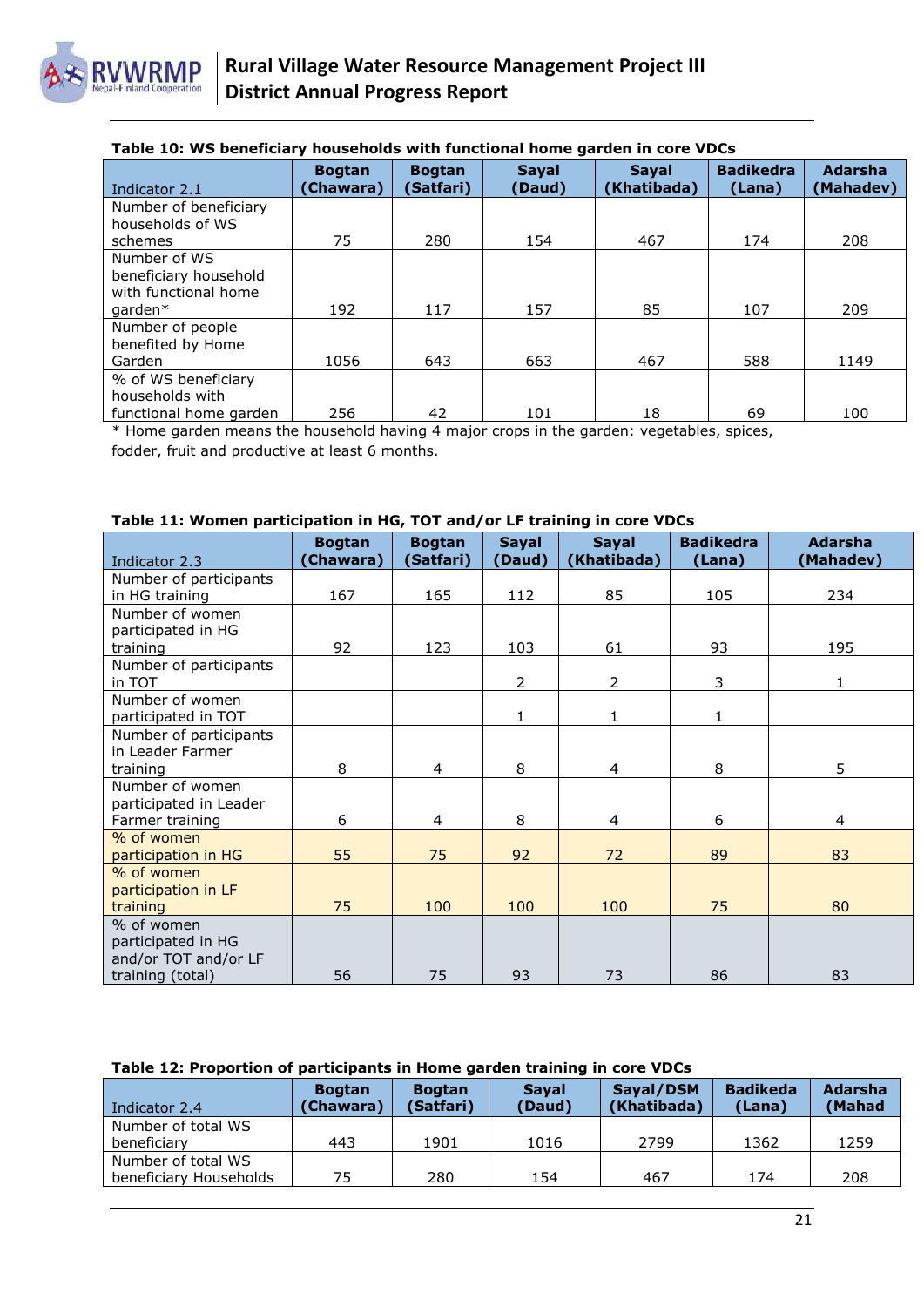

| Number of Dalit HH        |     | 83  | 17  | 158 | 28  | 65  |
|---------------------------|-----|-----|-----|-----|-----|-----|
| Number of Janajati HH     |     |     |     |     | 45  |     |
| % of Dalit HH in the      |     |     |     |     |     |     |
| beneficiary community     |     | 30  | 11  | 34  | 16  | 31  |
| % of Janajati HH in the   |     |     |     |     |     |     |
| beneficiary community     |     |     |     |     | 26  |     |
| Number of participants    |     |     |     |     |     |     |
| in HG training            | 192 | 117 | 157 | 85  | 107 | 209 |
| Number of Dalit           |     |     |     |     |     |     |
| participants              | 32  | 27  | 6   | 3   | 42  | 19  |
| Number of Janajati        |     |     |     |     |     |     |
| participants              |     |     |     |     |     |     |
| % of Dalit participation  |     |     |     |     |     |     |
| in HG training            | 17  | 23  | 4   | 3   | 39  | 9   |
| % of Janajati             |     |     |     |     |     |     |
| participation in HG       |     |     |     |     |     |     |
| training                  |     |     |     |     |     |     |
| % Difference in           |     |     |     |     |     |     |
| proportionate             |     |     |     |     |     |     |
| participation of Dalit    |     |     |     |     |     |     |
| % Difference in           |     |     |     |     |     |     |
| proportionate             |     |     |     |     |     |     |
| participation of Janajati |     |     |     |     |     |     |

#### **Table 13: Active Micro-hydro UCs with capacity to maintain service level in core VDCs**

| Indicator 2.9                                                                                                                                                          | GP <sub>2</sub><br>$(WN, Ex-$<br>VDC) | <b>GP 3 (WN,</b><br>Ex-VDC) | <b>GP 4 (WN,</b><br>Ex-VDC) | GP <sub>5</sub><br>(WN,<br>$Ex-$<br>VDC) | GP <sub>6</sub><br>(WN,<br>$Ex-$<br>VDC) |
|------------------------------------------------------------------------------------------------------------------------------------------------------------------------|---------------------------------------|-----------------------------|-----------------------------|------------------------------------------|------------------------------------------|
| Number of Micro-hydro<br>schemes (including MUS<br>with MHP)                                                                                                           |                                       |                             |                             |                                          |                                          |
| <b>Number of MH schemes having:</b>                                                                                                                                    |                                       |                             |                             |                                          |                                          |
| Paid maintenance<br>worker                                                                                                                                             |                                       |                             |                             |                                          |                                          |
| Public audit at least                                                                                                                                                  |                                       |                             |                             |                                          |                                          |
| once a year                                                                                                                                                            |                                       |                             |                             |                                          |                                          |
| Affiliated with                                                                                                                                                        |                                       |                             |                             |                                          |                                          |
| cooperatives                                                                                                                                                           |                                       |                             |                             |                                          |                                          |
| <b>Number of schemes</b><br>having composition:<br>paid maintenance<br>worker +<br>conducted public audit<br>at least once a year +<br>affiliated with<br>cooperatives |                                       |                             |                             |                                          |                                          |
| % of MHP UCs: active<br>and able to maintain<br>service level                                                                                                          |                                       |                             |                             |                                          |                                          |

#### **Table 14: Detail of participation in Income Generating Activities**

| Type of Income***<br><b>Generating Training</b> | <b>Bogtan</b><br>(Chawara) | <b>Bogtan</b><br>(Satfari) | <b>Saval</b><br>(Daud) | Saval/DSM<br>Khatibada) | <b>Badikedra</b><br>(Lana) | <b>Adarsha</b><br>(Mahadev) |
|-------------------------------------------------|----------------------------|----------------------------|------------------------|-------------------------|----------------------------|-----------------------------|
| Leader Farmers training                         |                            |                            |                        |                         |                            |                             |
| <b>LRP</b>                                      |                            |                            |                        |                         |                            |                             |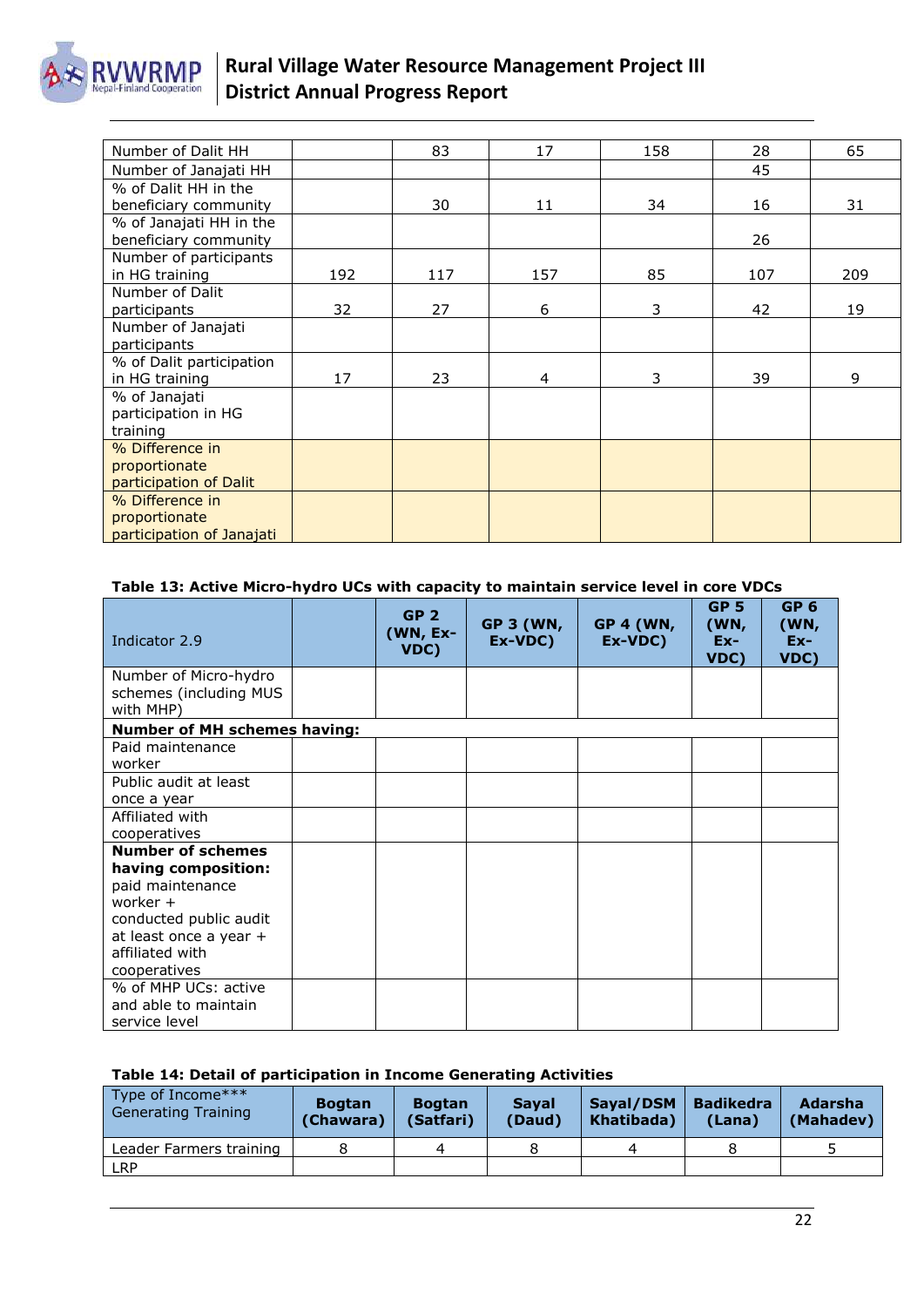

| Commercial vegetables          |    |    |     |    |    |    |
|--------------------------------|----|----|-----|----|----|----|
| <b>Commercial Spices</b>       | 25 |    |     |    |    |    |
| Micro enterprises              |    |    |     |    |    | 24 |
| Multipurpose nursery           |    |    |     |    |    |    |
| Poly house construction        |    |    |     | 6  |    |    |
| VMW training &<br>mobilization |    | 6  |     |    |    |    |
| Total sanitation volunteer     |    |    |     |    |    |    |
| and mobilization               |    | я  |     | 4  |    |    |
| <b>Total</b>                   | 42 | 19 | 1 Q | 20 | 27 | 39 |

\*\*\* Note: Agro-vets, LRPs, Leader Farmers, Small Enterprises. This should also include all commercial farmers having been trained. Please don't include the participants trained under TA fund.

#### **Table 15: Composition of leadership posts of project supported cooperatives.**

| Indicator 2.11                    | <b>Badikedar</b><br>Lana | <b>Sail</b><br><b>Daud</b> | <b>Sail</b><br>khatibada | <b>GP 4 (WN,</b><br>Ex-VDC) | GP <sub>5</sub><br>(WN,<br>$Ex-$<br>VDC) | GP <sub>6</sub><br>(WN,<br>Ex-VDC) |
|-----------------------------------|--------------------------|----------------------------|--------------------------|-----------------------------|------------------------------------------|------------------------------------|
| Total leadership position         |                          |                            |                          |                             |                                          |                                    |
| of cooperatives                   | 11                       | 13                         | 11                       |                             |                                          |                                    |
| Female leadership<br>position     | 5                        | 13                         | 5                        |                             |                                          |                                    |
| Dalit leadership position         |                          | 5                          |                          |                             |                                          |                                    |
| Janajati leadership<br>position   |                          |                            |                          |                             |                                          |                                    |
| % Female leadership<br>position   | 45                       | 100                        | 45                       |                             |                                          |                                    |
| % Dalit leadership<br>position    | 9                        | 38                         | 9                        |                             |                                          |                                    |
| % Janajati leadership<br>position | 9                        |                            |                          |                             |                                          |                                    |

#### **Table 16: Operational self-sufficiency of project supported cooperatives**

| <b>Name of cooperative</b>                           | <b>Interest</b><br>Income (in<br>NPR)<br>(A) | <b>Operational</b><br>Cost (in<br>NPR)<br>(B) | <b>Interest</b><br>Paid (in<br>NPR)<br>(C) | <b>Loan Loss</b><br><b>Provision (in</b><br>NPR)<br>(D) | <b>Operational</b><br><b>Self</b><br><b>Sufficiency</b><br>$(OSS)^1$<br>(in %) |
|------------------------------------------------------|----------------------------------------------|-----------------------------------------------|--------------------------------------------|---------------------------------------------------------|--------------------------------------------------------------------------------|
| Bijaya Bikas Multipurpose<br>cooperative, Badikedar, |                                              |                                               |                                            |                                                         |                                                                                |
| Lana                                                 |                                              |                                               |                                            |                                                         |                                                                                |
|                                                      | 63204                                        | 35300                                         | 53799                                      | 36100                                                   | 50                                                                             |
| Laganshil Agriculture                                |                                              |                                               |                                            |                                                         |                                                                                |
| cooperative, Sail, Daud                              | 38800                                        | 34614                                         | 80672                                      | 36225                                                   | 33                                                                             |
| Janachetan Multipurpose                              |                                              |                                               |                                            |                                                         |                                                                                |
| cooperative, Sail,                                   |                                              |                                               |                                            |                                                         |                                                                                |
| Khatibada                                            |                                              |                                               |                                            |                                                         |                                                                                |
|                                                      | 263395                                       | 146047                                        | 86065                                      | 48190                                                   | 94                                                                             |
|                                                      |                                              |                                               |                                            |                                                         |                                                                                |
|                                                      |                                              |                                               |                                            |                                                         |                                                                                |
|                                                      |                                              |                                               |                                            |                                                         |                                                                                |

 $\overline{a}$ <sup>1</sup> Here, Operational Self Sufficiency is: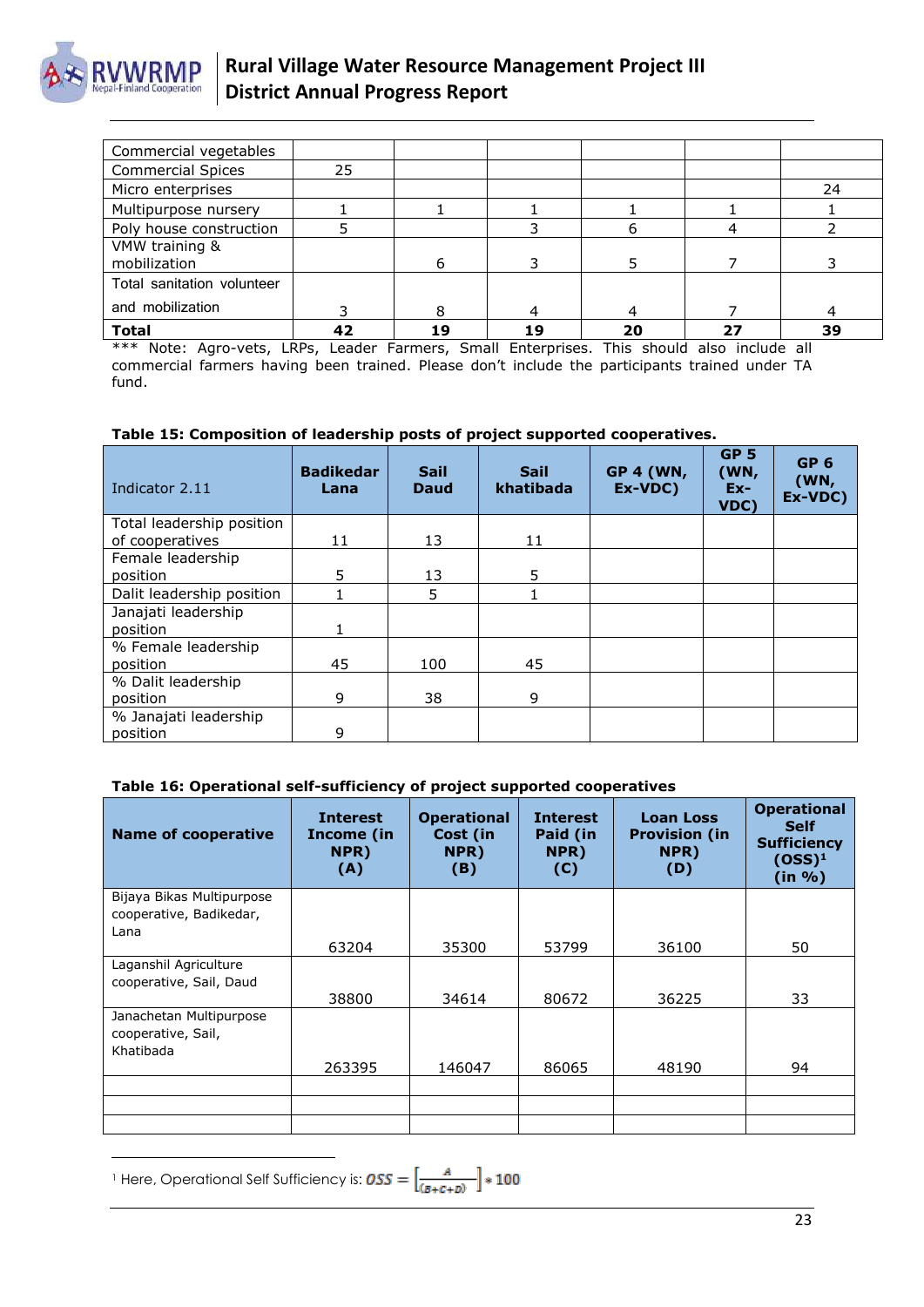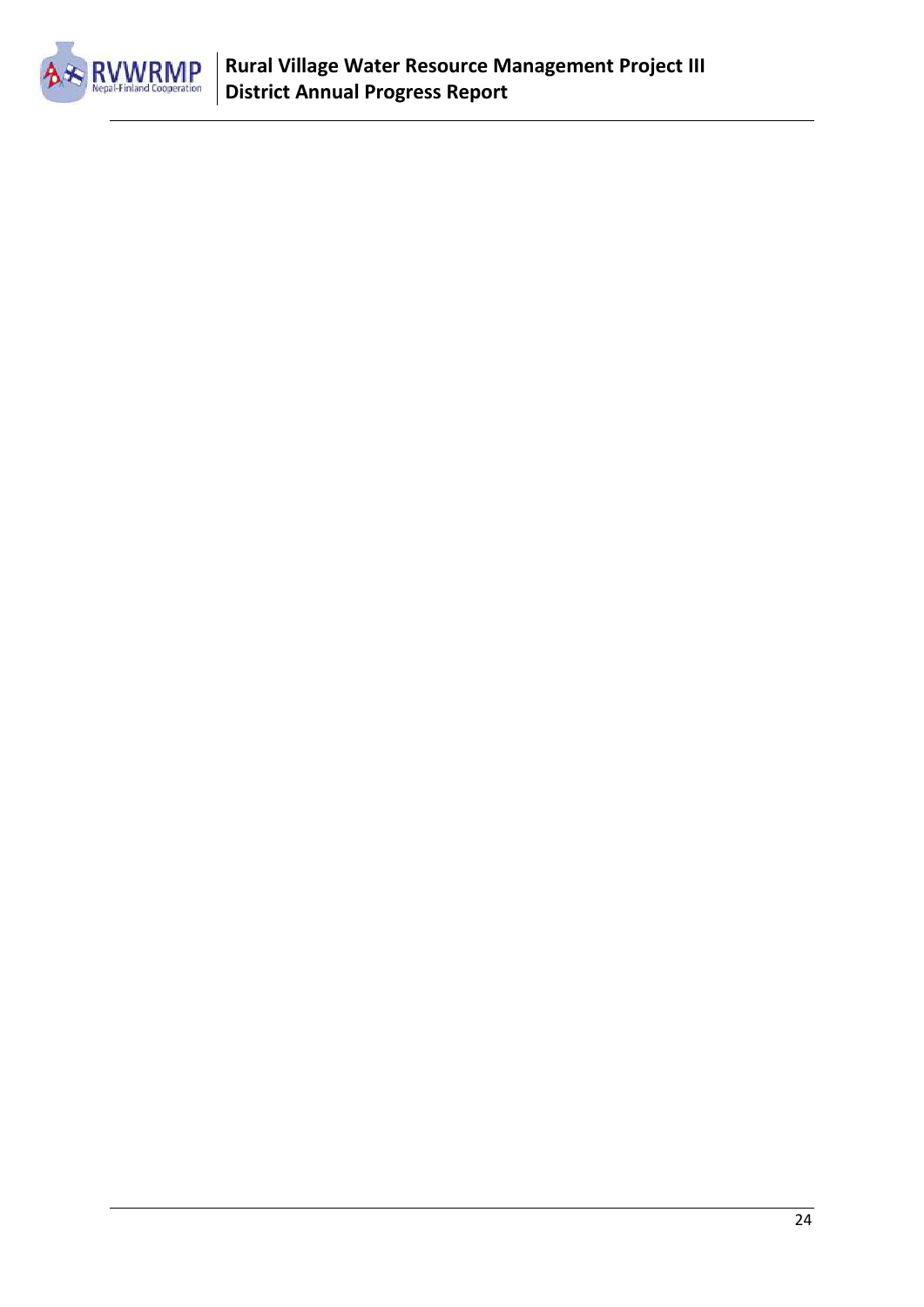| <b>Name of cooperative</b>   | <b>Total</b><br><b>Shareholders</b> | <b>Shareholders by</b><br><b>sex</b> |        | <b>Shareholders by ethnicity</b> |          |               |
|------------------------------|-------------------------------------|--------------------------------------|--------|----------------------------------|----------|---------------|
|                              |                                     | Male                                 | Female | <b>Dalit</b>                     | Janajati | <b>Others</b> |
| Bijaya Bikas Multipurpose    |                                     |                                      |        |                                  |          | 174           |
| cooperative, Badikedar, Lana |                                     |                                      |        |                                  |          |               |
|                              | 230                                 | 126                                  | 104    | 38                               | 18       |               |
| Laganshil Agriculture        |                                     |                                      |        |                                  |          |               |
| cooperative, Sail, Daud      |                                     |                                      |        |                                  |          |               |
|                              | 538                                 |                                      | 538    | 102                              |          | 436           |
| Janachetan Multipurpose      |                                     |                                      |        |                                  |          |               |
| cooperative, Sail, Khatibada |                                     |                                      |        |                                  |          |               |
|                              | 1247                                | 262                                  | 985    | 603                              |          | 644           |
| <b>Total</b>                 | 2015                                | 388                                  | 1627   | 643                              | 18       | 1254          |
|                              |                                     |                                      |        |                                  |          |               |
|                              |                                     |                                      |        |                                  |          |               |

#### **Table 18: VDC contribution on total actual investment**

| Indicator 3.9               | <b>Bogtan</b><br>(Chawara) | <b>Bogtan</b><br>(Satfari) | <b>Saval</b><br>(Daud) | <b>Badikedra</b><br>(Lana) | <b>Adarsha</b><br>(Mahadev |
|-----------------------------|----------------------------|----------------------------|------------------------|----------------------------|----------------------------|
| Total actual expenditure in |                            |                            |                        |                            |                            |
| investment cost             | 62,34,752.11               | 3691493.29                 | 5821776.9              | 23,89,656.08               | 2926583.23                 |
| Ex-VDC contribution         | 337714.6                   | 204603                     | 302177.6               | 125369.8                   | 157394.2                   |
| % of VDC contribution       |                            |                            |                        |                            |                            |
| against actual expenditure  | 5.41%                      | 5.54%                      | 5.19%                  | 5.27%                      | 5.37%                      |

#### **Table 19: SO / SP Staff List**

| <b>S.N.</b>    | Name of staff         | Male /        | <b>Position</b> | <b>Working Area</b> | Date: started | <b>Contract Ended</b> |
|----------------|-----------------------|---------------|-----------------|---------------------|---------------|-----------------------|
|                |                       | <b>Female</b> |                 |                     | from          | <b>Ended date</b>     |
| 1              | Ganesh Raj Joshi      | Male          | FC              | Badekedar           | 1 Saun 2073   | 31 Asar 2074          |
| $\overline{2}$ | Ganesh Malla          | Male          | <b>WRT</b>      | Badekedar           | 1 Saun 2073   | 31 Asar 2074          |
| 3              | Ser Bahadur Saud      | Male          | LP              | Badekedar           | 1 Bhadra 2073 | 31 Asar 2074          |
| $\overline{4}$ | <b>Tilak Malla</b>    | Male          | <b>FC</b>       | Bogtan              | 1 Saun 2073   | 31 Asar 2074          |
| $\overline{5}$ | Min Bahadur BK        | Male          | <b>FC</b>       | Bogtan              | 1 Bhadra 2073 | 31 Asar 2074          |
| $\overline{6}$ | Tej Bahadur Deuba     | Male          | <b>SE</b>       | Bogtan              | 21 Mangsir    | 31 Asar 2074          |
| $\overline{7}$ | Mohan Khatri          | Male          | <b>WRT</b>      | Bogtan              | 1 Saun 2073   | 31 Asar 2074          |
| $\,8\,$        | Yam Bahadur Bohora    | Male          | WRT             | Bogtan              | 1 Saun 2073   | 31 Asar 2074          |
| 9              | Laxmi Malla           | Female        | HP              | Bogtan              | 1 Saun 2073   | 31 Asar 2074          |
| 10             | Chakra Malla          | Male          | HP              | Bogtan              | 1 Saun 2073   | 31 Asar 2074          |
| 11             | Harihar Narayan       | Male          | LP              | Bogtan              | 1 Saun 2073   | 31 Asar 2074          |
|                | <b>Bhatta</b>         |               |                 |                     |               |                       |
| 12             | Khagendra Majhi       | Male          | <b>WRT</b>      | DC Municipality     | 1 Saun 2073   | 31 Asar 2074          |
| 13             | Ram Prasad Dahal      | Male          | FC              | Adarsha             | 1 Saun 2073   | 31 Asar 2074          |
| 14             | Chanra Bahadur Bista  | Male          | HP              | Adarsha             | 8 Magh 2073   | 31 Asar 2074          |
| 15             | Ganga Bahadur Khati   | Male          | <b>WRT</b>      | Adarsha             | 1 Saun 2073   | 31 Asar 2074          |
| 16             | <b>Bharat Bahadur</b> | Male          | FC              | Sail                | 1 Saun 2073   | 31 Asar 2074          |
|                | Kathayat              |               |                 |                     |               |                       |
| 17             | Bir Bahadur Deuba     | Male          | FC              | Sail                | 1 Saun 2073   | 31 Asar 2074          |
| 18             | Lok Bahadur Bhat      | Male          | <b>SE</b>       | Sail                | 1 Saun 2073   | 31 Asar 2074          |
| 19             | Makar Khadka          | Male          | HP              | Sail                | 1 Saun 2073   | 31 Asar 2074          |
| 20             | Binod Khadka          | Male          | <b>LP</b>       | Sail                | 1 Saun 2073   | 31 Asar 2074          |
| 21             | Dabal Bahadur Shahi   | Male          | <b>WRT</b>      | Sail                | 1 Saun 2073   | 31 Asar 2074          |
| 22             | Khadka Bahadur BK     | Male          | HP              | Sail                | 1 Saun 2073   | 31 Asar 2074          |